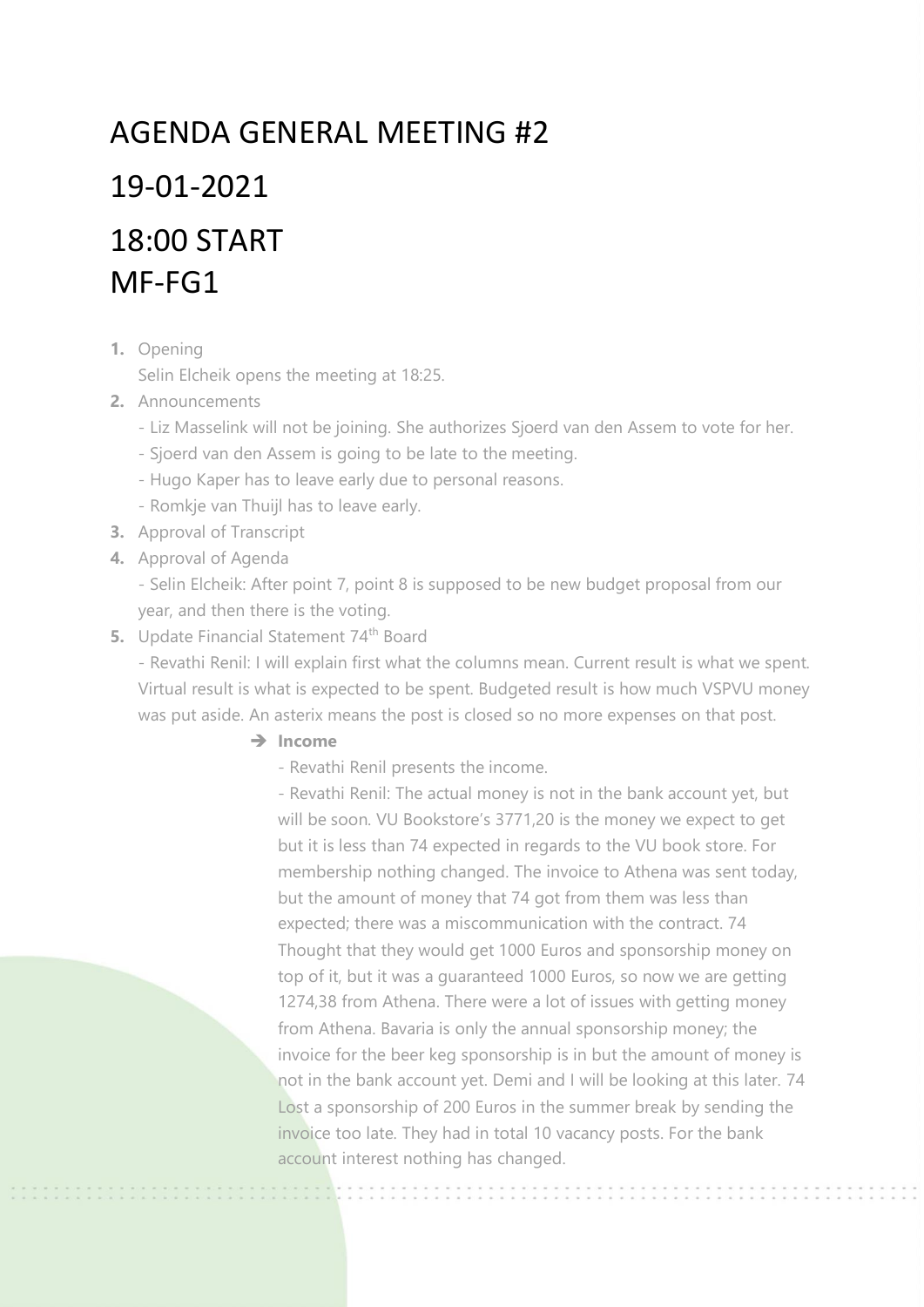#### ➔ **Questions and Comments**

There are no questions and comments.

## ➔ **Board Activities**

- Revathi Renil: 74 did goodie bags last year and helped with Active Member Day this year. There is nothing new to add since the last General Meeting regarding Active Member Weekend. They organized a former board dinner before our COBO. For transition weekend there is also nothing new to add. For mini events also nothing new to add. Board drinks also nothing new to add.

## ➔ **Questions and Comments**

There are no questions and comments.

# ➔ **Committees**

- Revathi Renil: There are still some books left from the Chronicles from last year. The actual loss of the Congrescie is because a couple of sponsors did not respond last minute or did not agree to pay. Contracts were not right; it was more expensive to cancel than go through. Faculty pays an amount and we pay an amount. For Feestcie this is the money for the gala and introduction party. For the Illusie, the association itself did not lose money, all the costs are for mentor selections, goodie bags etc. The financial situation was better to cancel Illusie weekend because then we did not have to pay for drinks and food, which is why the amount is in the plus. Lex did everything they could to spend their money but still had 50 euros left after 5 events. Lucie will use the money on their [Lucie's post] this year. Opcie organized 3 events and the career week. The money was only for the events. Pedcie quit before last academic year ended. The last invoice was paid during summer break. This is the money they spent on their 3 events. Reiscie cancelled their weekend away due to low sign ups. Money spent was on the hostel, bus etc. They decided to pull the plug before getting more financial loss. The Webcie had not a lot of initiative to do anything new so ended with the reaction video blindfolded. For the Wintersportcie there is nothing new, it didn't happen so 0. Flexible committee budget was for the Barcie cocktail trail and Feestcie tables and chairs.

#### ➔ **Questions and Comments**

- Iris Doodeman: At the current result of the Barcie, it states a positive number, not sure if it will mess up results.

- Revathi Renil: I think that is a mistake.
- Demi Acquoy: It is already adjusted in my document.
- Martijn van der Zee: Constitution drinks is also a closed post, the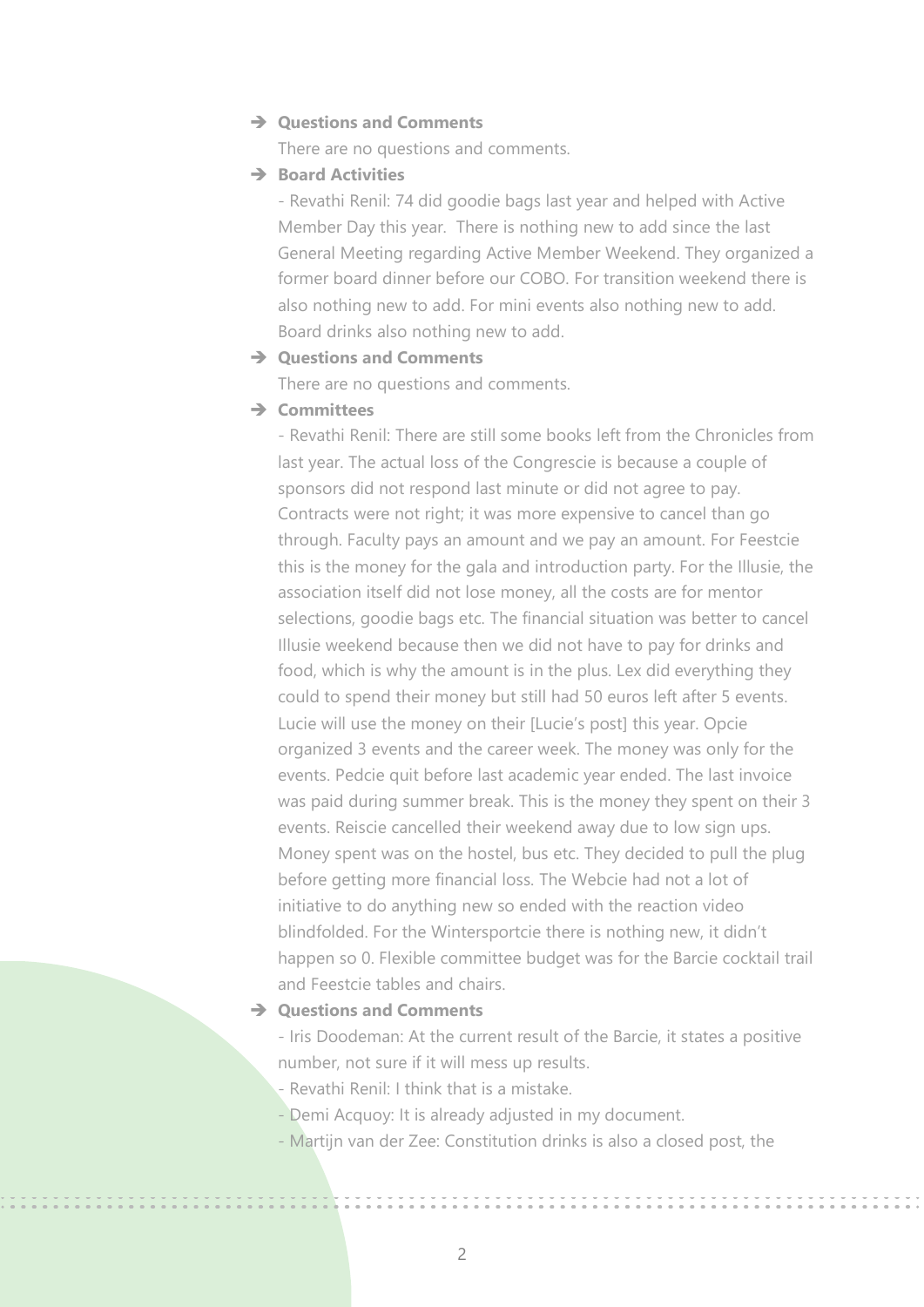asterisk is missing.

- Revathi Renil: Yes, there is supposed to be, it is a closed post.
- ➔ **Board expenses**

- Revathi Renil: For the GMs, 74 provided food for their GM in June and ours in September. All the other ones were online. They paid less than expected because people did not want beer anymore since the voting was too late. Nothing new since last time for GBM. For external relations, they bought a gift for their contact person from Bavaria. SSPN didn't need money and LOOP didn't organize anything. For board gifts, they didn't go to any of the last COBOs, so they gave a round of shots during their dinner with the previous boards. Since not everyone handed receipts in time, they didn't get their money which is why not everything was used. For porto print board costs, the left-over money that 74 had, they used to buy us printing paper. For home office general, they bought us a gift, the plants in our room. The folders and such as well and glasses, tea and cookies. Career days this is all the investment they made for career days which were mainly gifts.

#### ➔ **Investments**

- Revathi Renil: Transaction costs during intro week were online so the increase of transaction costs were minimal. There was no new promo from 74 after September. For the VSPVU room they bought straws, a label maker, a vacuum cleaner, a chess board and a coffee machine. For the website nothing new. For merchandise nothing was sold after the break, so they made the wrong risk in their investments, and hope more merchandise can be sold during the Lustrum week or other events, but no regrets on this merch. Miscellaneous investments; the room needed more wine glasses so Demi ordered them through Bavaria, but we noticed they weren't delivered, we saw that Bavaria is only sending them with drinks (if we would have ordered those) or a large order, so they were bought from another location, but there is left over money. Demi would like us to invest in pitchers, trays or glasses. This post is now open because the money was already allocated elsewhere.

Member initiative budget; for Sjoerd's wine tasting there were more tickets sold than expected, and the event had very minimal investments. The other planned one was cancelled.

# ➔ **Questions and Comments**

There are no questions and Comments.

# ➔ **Active member rewards**

- Revathi Renil: 74 organized a nice GBM outing at Kanarieclub and the food halls. Thank you for the gift, they really appreciate it. There was an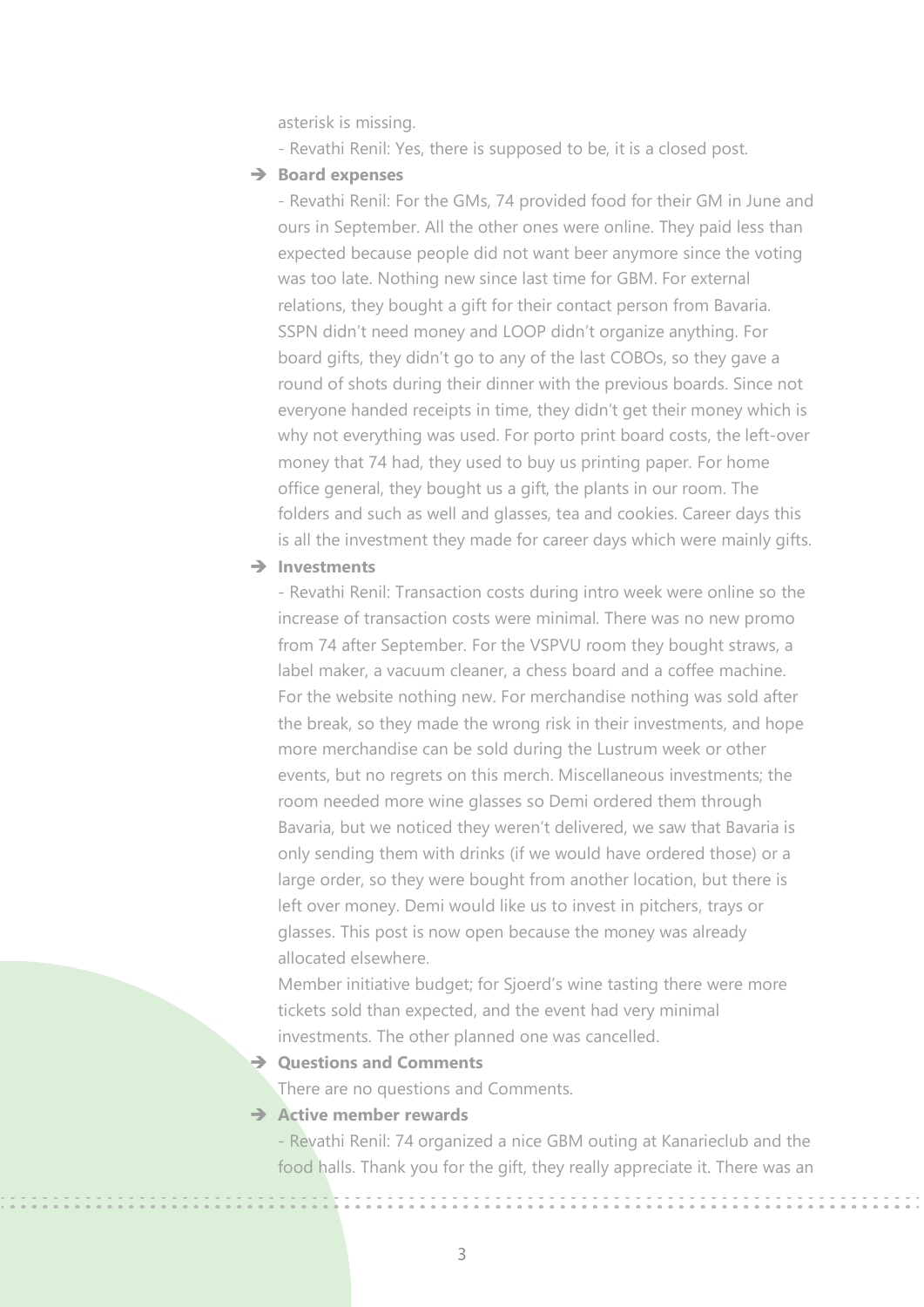escape room for Barcie as a reward for the BOTC. For the committee 10 nothing new, active member clothing nothing new had happened. For the commitment committee, the Barcie got coins for tonton and the Wintersportcie got their mascot and with leftover money the former Illusie got an escape room to give them some extra appreciation, since the workload was so high and COVID made it even more difficult than usual. Member wellbeing; 74 gave some members something special on their own initiative or when this was brought to their attention.

## ➔ **Totals**

- Revathi Renil: Unforeseen expenses is when they sent Christmas cards, they got an additional bill from PostNL.

# ➔ **Questions and Comments**

- Demi Acquoy: I know that it is the financial statement which is not interesting to new people, but really be grateful and get questions for Rev's financial update. We overspent on some posts and getting away with it really easily. Overspending on posts is not okay and if there is something of which you are not sure what is happening, ask it because people can explain it. So really help Rev out with her budget. Your input is valuable.

# **6. Update on Policy**

- Selin Elcheik: I will be going over the main headers of our PowerPoint to say what is and is not being done. We mentioned that in this academic year, we would continue with the summary provider for discounts. We are continuing with this and summaries are being sold at the Balie. There were a few issues due to miscommunications. Other than that, we may move on to committee development.

# ➔ **Committee development**

- Selin Elcheik: The board is now consisting of 3 members so we would abolish some committees, we are now with 10 committees. For a while, we had some troubles with the Pedcie, but now it has members. We decided to move forward with only one trip committee this year, the Wintersportcie, which is moving forward with their trip.

# ➔ **Streamlining of committees**

- Selin Elcheik: We mentioned we would not be continuing with the Webcie.

# ➔ **Questions and Comments**

- Quinten MacDonald: What is the Webcie?

- Selin Elcheik: It was a committee last year that focused on making short videos and online content, but due to members dropping, the board took it over last year. But we have quite a big workload so we didn't.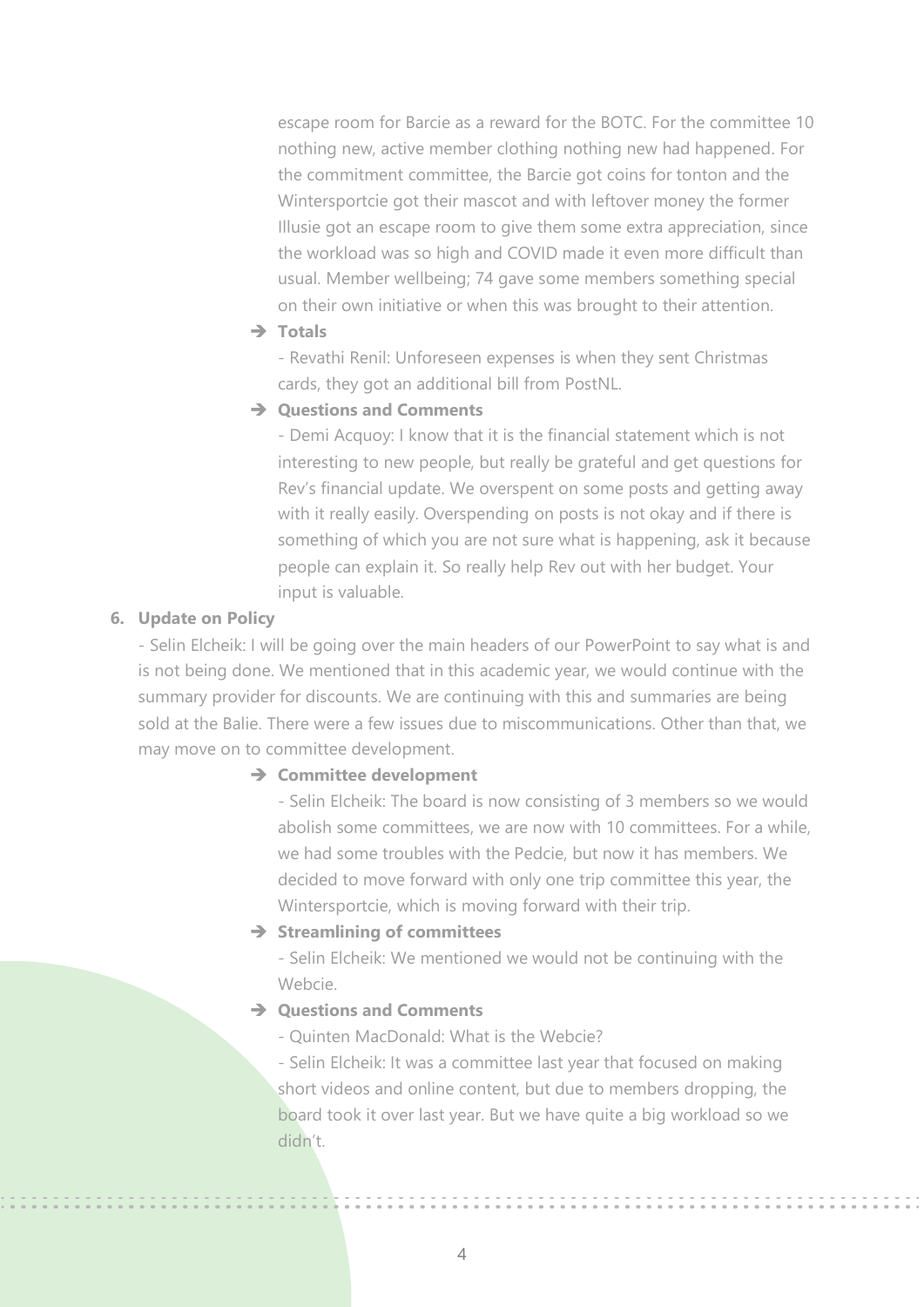#### ➔ **Optimizing Committees**

- Selin Elcheik: Feestcie would host 4 borrels and an intro week party and maybe a gala, they will be hosting the gala. The updated year schedule has all the new dates. 74 organized one VSPVU borrel, but we are aiming for them to get all of them. I will get into more detail later.

# ➔ **Questions and Comments**

- Demi Acquoy: I was wondering how you think combining Barcie & Feestcie and Opcie & Lex is going for you.

- Selin Elcheik: About the Barcie/Feestcie, the combo is going good as of now. Regular barcies don't require that much effort, parties much more. Adding 2 more members made it much lighter. Lex/Opcie seemed a lot at first, but it is manageable, there is a member working on the career days and also Shannon. I think what helps is that both committees are full and the workload can be distributed.

- Iris Doodeman: The final paragraph still says OPEX.

- Selin Elcheik: Yes, I noticed, I uploaded the wrong document, but it is a mistake so I would ask you guys to scratch over the part that says OPEX. The committee's name is Lex/Opcie officially.

- Demi Acquoy: Does Shannon want to elaborate on her view? And Lotta and Josie.

- Shannon Fredison: I think it is working, I am helping the committee out. What does Josie think?

- Josie is on the phone right now.

- Lotta Heijnen: I am the chair of the Barcie/Feestcie. The combining is going really well. It was a bit of a mess in the beginning, but until now we organized a nice Barcie and are now organizing the gala. All is going good because we are with 8.

- Selin Elcheik summarizes for zoom.

- Martijn van der Zee: Can you really stress that this is not how it is supposed to be. No phone calls during the meeting.

- Revathi Renil: It is an important phone call.

- Selin Elcheik: Please pay attention since these are important things we are discussing. It is encouraged to turn your camera on, I don't like forcing people, but if you are there, you can please turn on your camera.

- Andrew de Ruiter: The policy plan from what I remember was based on a physical year, but with big events coming up, like gala and lustrum week.

- Selin Elcheik: I think we can get back to that on the points of committees. We are planning on large-scale events still happening. - Martijn van der Zee: Policy states there will be 2 Opcie events with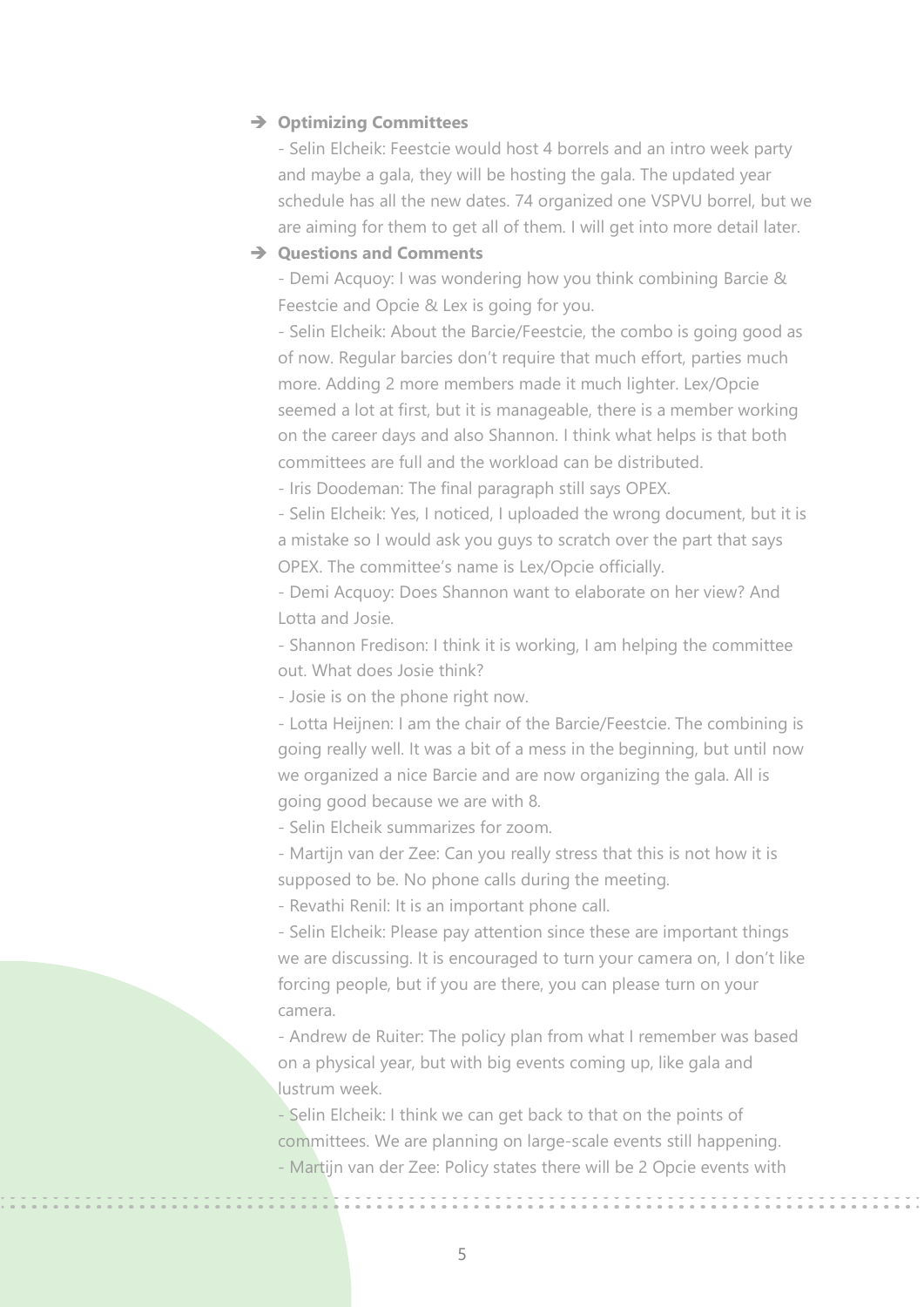the Lex/Opcie. Up until now I hear only career days. Will there be another Opcie events?

- Selin Elcheik: As of now, the Lex/Opcie is focusing only the career days.

- Martijn van der Zee: Will there be another Opcie event?

- Shannon Fredison: Yes, it is also in the year schedule.
- Veerle Delis: Yes 2.

- Daria Kwiecińska: Yes, we have 2 planned.

- Martijn van der Zee: Okay, then if it will or will not happen, please reevaluate the Opcie. Really evaluate, because if there is no other Opcie event, rethink the whole thing.

- Demi Acquoy: We actually evaluated the Opcie already last year, but we already figured out that Opcie and Lex are the same and Opcie should only do the career days, I thought that was our conclusion last year.

- Iris and Martijn agree.

- Selin Elcheik: Maybe it wasn't as clear, but since we are combining it this year, this year to give the committee more shine, they will proceed. But we will let 76 know at the end of the year and compare it to 74 to see what they think.

#### ➔ **Involvement**

- Selin Elcheik: The first paragraph says that we will keep room open from 11:00 till 16:00, except on Monday from 12:45 till 16:00. So far this has been going to plan, but we have been having 1 person room shifts, now we are trying to implement 2 person ones. When there is only one person in the room working, we noticed that it is not as sustainable.

#### ➔ **Committee 10 budget**

- Selin Elcheik: The deadline is the 28th of February, so we encourage all committees to use their committee 10 budgets. We will be sending more reminders since the deadline is approaching. One board person would be present at events, that is happening.

## ➔ **Questions and Comments**

- Iris Doodeman: In the past in my personal experience, multiple times when I walked in the room the atmosphere was not as pleasant, the lights were out and board member there was working really hard. Sometimes, I walked into the room, was not greeted, lights were off. I know it is not something that happens consciously, but maybe it is something you can think about.

- Selin Elcheik: We have been receiving this comment and discussed it, especially since we did 1 person room shifts, we didn't know what would happen on other people their shifts. We are working on it, and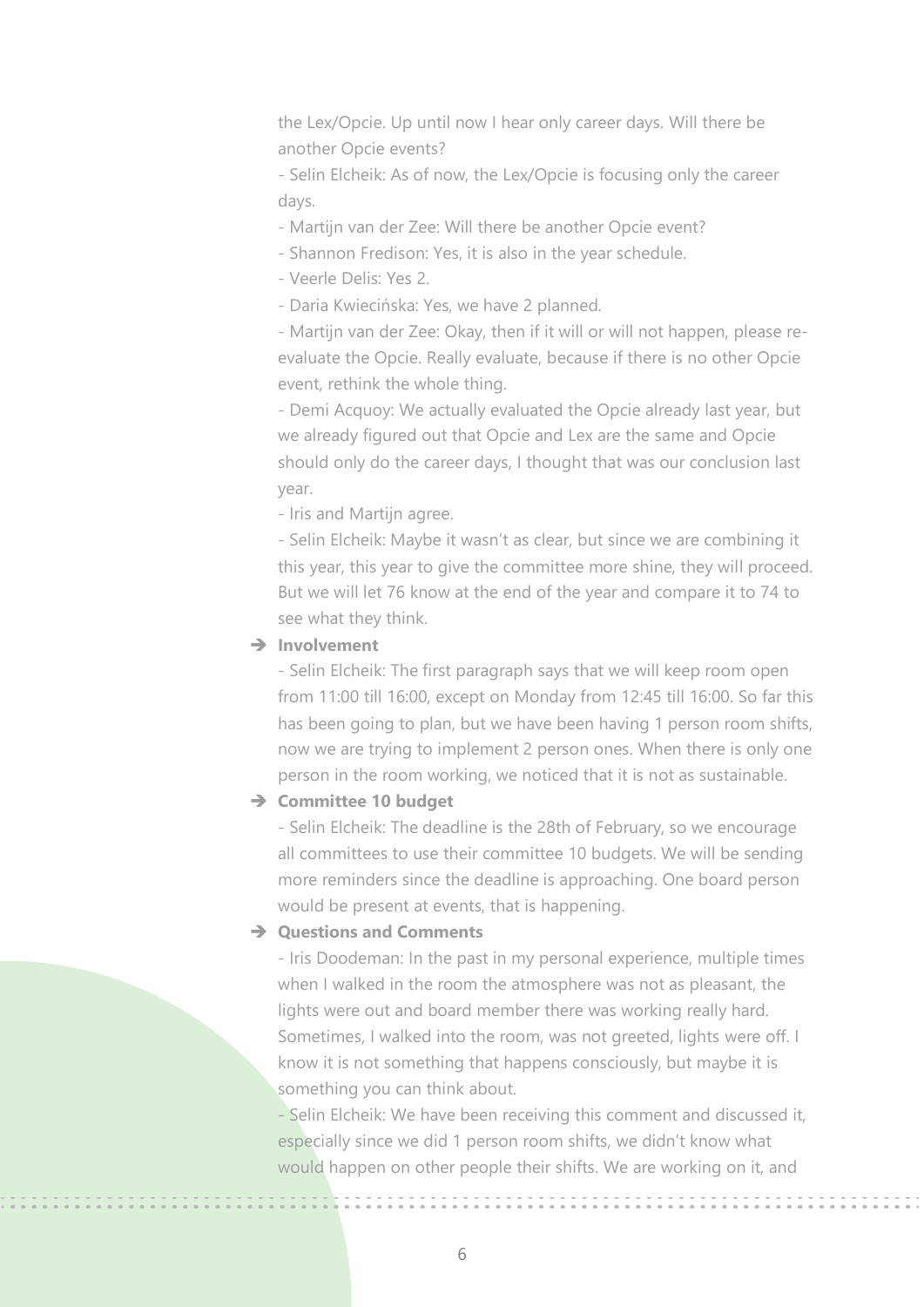we are sorry you experienced that and I hope not a lot of people experienced this.

- Iris Doodeman: Yes, there are also fun times, but some bad ones as well, it is a shame if it happens.

- Selin Elcheik: I think it helps by having 2 people rooms shifts. Because in the beginning I would say hi and talk to people while not getting work done. But I think we are now getting a better balance, but in 2 people room shifts, one person can work and the other can greet people.

- Amelia Beloeuvre: I was wondering; you said that the committee 10 deadline is 28 of February. I don't know if it is possible, but a lot of hospitality and stuff is closed, so if we want to do something like minigolf or escape room, we probably won't be able to do it before 28 February. I was wondering if it could be extended.

- Selin Elcheik: They had the same last year, Demi pushed committees to buy stuff that could be used later. For example, in my year I got the 30 euros and got a gift card which we still have to use. Things like gift cards for e.g., drinks, meeting up with your committee drinking, etc. I suggest keeping gift cards in mind.

- Shannon Fredison: With my committee we got Albert Heijn gift cards and planned a picknick. Right now, I don't have much more that comes to mind, but next to drinks and supermarkets there are a lot of things that could be done.

- Martijn van der Zee: Do you think you are ready enough to react to situations if just one board member is present at an event. Has it already happened and how do you think it went?

- Selin Elcheik: repeats and summarizes for zoom. The pole dancing event was with one board member being present. Maybe Shannon wants to give her experience on that. But with other events I don't think there was a situation with only one board member present.

- Revathi Renil: To emphasize, we don't just have one member, but at least one. Usually we have at least 2.

- Selin Elcheik: In the case of pole dancing, since there were only 20 tickets, I gave my ticket to someone else, and Revathi had a last minute personal situation.

- Shannon Fredison: It was okay and I think manageable.

- Demi Acquoy: Seeming sometimes that the sliding glass was closed between one and two, don't do that, it is written down by rule. - Revathi: I did go through the statutes and internal regulations with Sjoerd, I do agree that we avoid it and think the only times this happened was very briefly, we usually check the time when it happens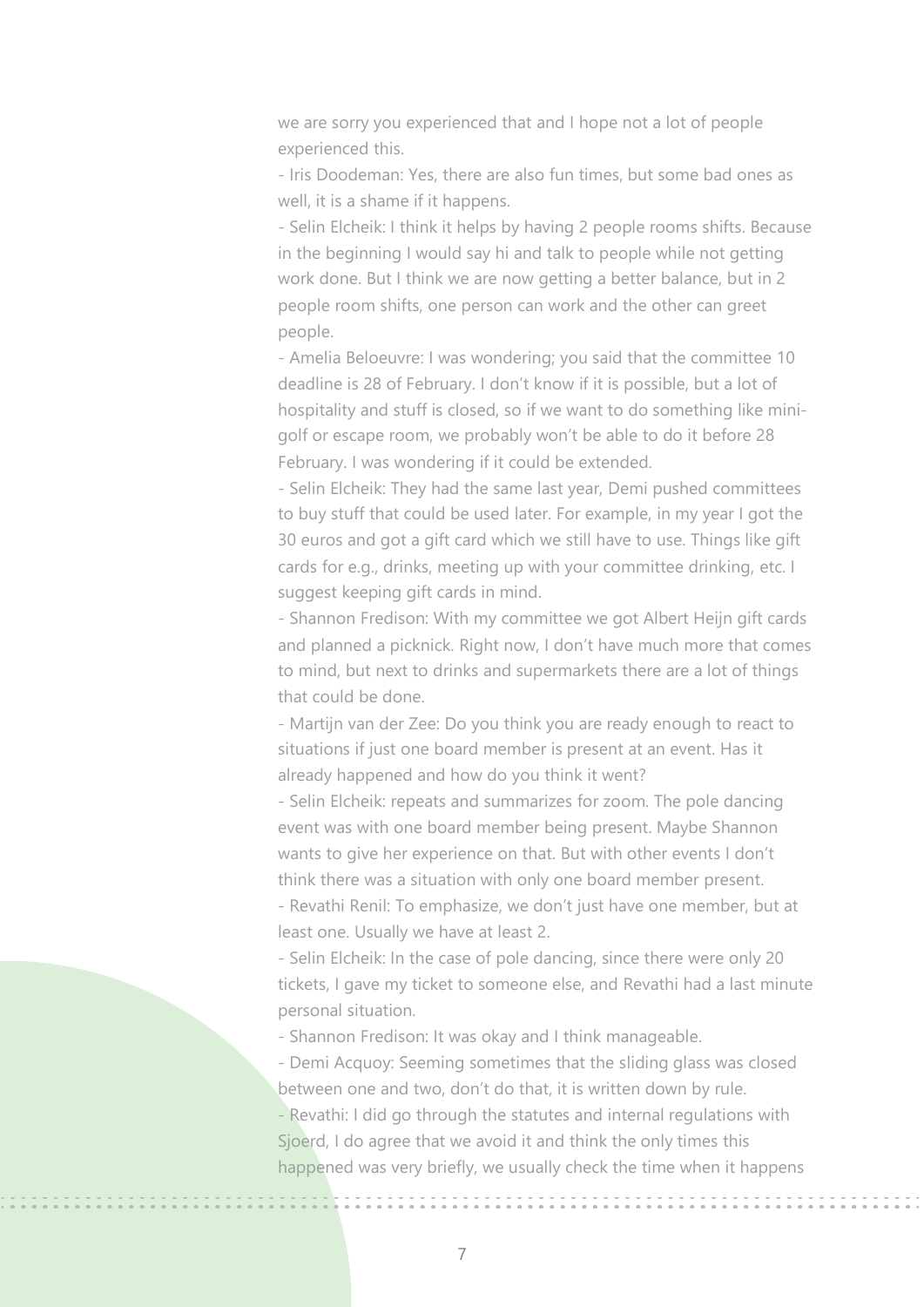and if it is in the time we open it. In the statutes it says the board member should be present and that there should be no meetings during that time. So, nothing about the glass door. But we do agree that we don't like it.

- Demi Acquoy: It did happen for long periods and shorter periods. I don't know why every board is doing it, weird that it is not in the statutes.

- Selin Elcheik: Revathi went through the statutes with Sjoerd, to translate it to English is a lot of money, so now we have a bit of a better understanding and this is what It said. I think the rule just integrated at some point. We do want the glass room to be open. - Andrew de Ruiter: Good thing that you are working on 2 people room shifts.

- Selin Elcheik: Maybe Josie can talk now about Opcie.

- Josefine Huth: I think generally it is going quite well, I did notice that the committee is really big for what we are trying to do, so 7 people is too much, I notice that I am really stretching tasks over people. I think if it will be 1 committee, I feel like it should be smaller so everyone feels like they have a proper role. I think it is really nice that the career days is supported, up until now, we are not too much involved in career days. One of our members is part of that group as well which is nice. I think that is about it.

#### ➔ **Involvement/general meetings**

Selin Elcheik: We stated that the BOTC would be 1 large and 2 small assignments. Up until now, 2 BOTC's have been done, we continue with this. We mad e a small mistake and have been sending the assignments to the chair chat instead of active member chat but will change it after the next GBM. It makes more sense and makes it easier. Last year 4 GM's took place and 7 GBM's. As 2 of the 5 were emergency, we will only do 4. The point committee would be added to the GM's in which the contact person will say what is going on in the comm since GBM's are only exclusive to RVA, board and chairs. We thought that other members could get more info.

#### ➔ **Questions and Comments**

- Martijn van der Zee: I have noticed that the text in the chair chat was sometimes a little late in my opinion. How will you make sure it will be shared sooner?

- Selin Elcheik: We noticed it as well, but I think I will make a document with all BOTC stuff in the drive. There were issues in the PowerPoint, so sometimes things couldn't be copied and sent in time.

- Demi Acquoy: Do I hear correctly only in the chair and not in the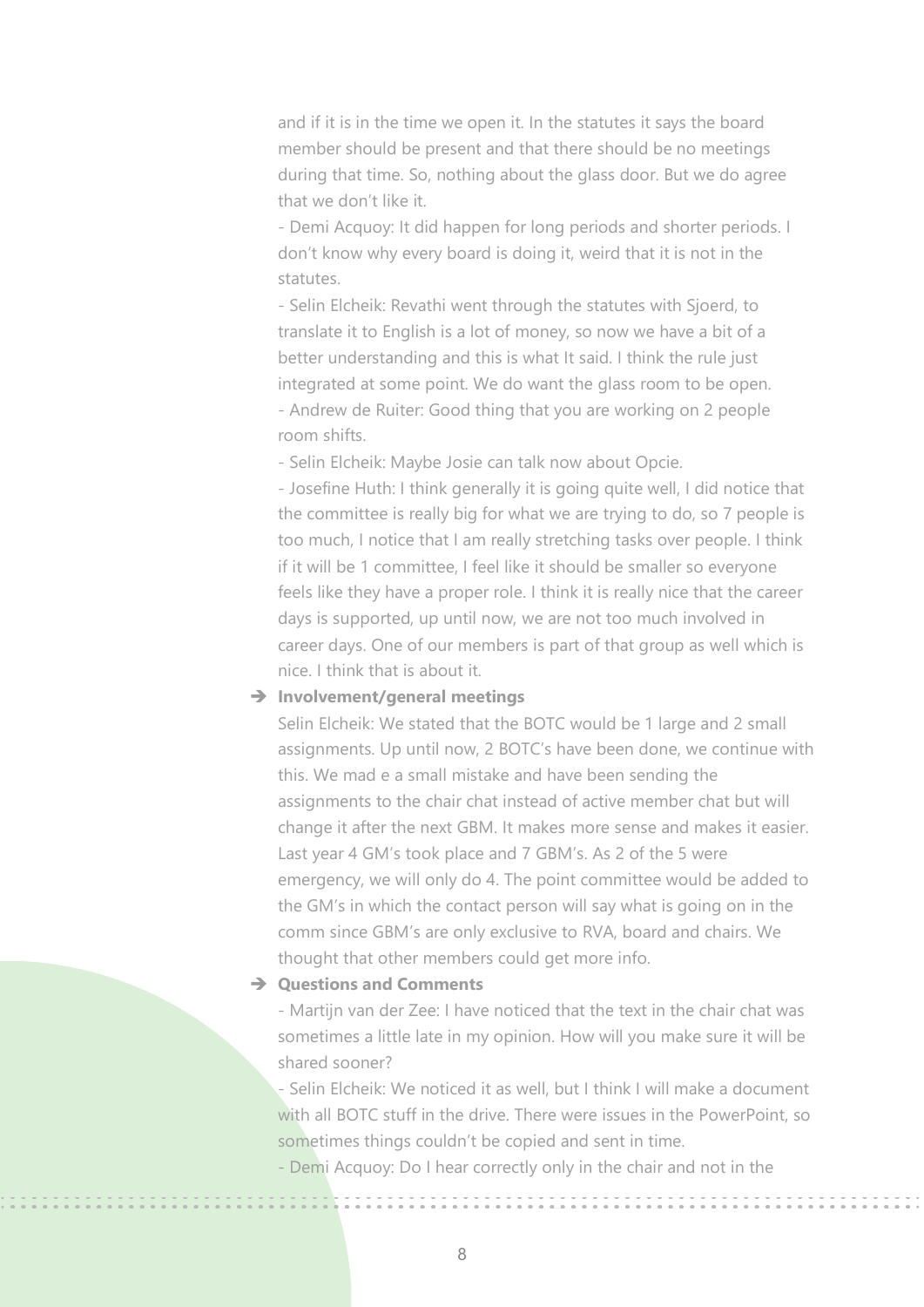active member chat?

- Selin Elcheik: No, we made a mistake with that.

- Demi Acquoy: I would do both. My point was that we as 74 had complaints that the small assignments are pretty big. I feel like the ones we are getting from you are also pretty big. There is a lot of things we do aside.

- Selin Elcheik: We changed it to 2 small instead of 3, because it was too much. In our opinion, cutting it down while still keeping it interesting, in our opinion it seemed fine. But if committee members think differently, we would love to hear that. We also don't want small assignments to be too small.

- Malte Maehlmann: I think they are good and fun.

- Ramona Plato: I personally think the small ones are fine, you can make them as big as you are with your committees. I think the assignments are already good. I think it is how big you want to go with your committee, but I think it is fine like how they are right now. With my committee we like to go big and put a lot of effort into our small assignments.

- Selin Elcheik summarizes for zoom

- Iris Doodeman: I think I agree with Demi as well, I thought some of the small ones were as big as the big ones. Especially with videos, they can get big really quickly even if they are not intended that way. - Selin Elcheik: I think what Ramona said, taking it as far as you want... I get what you mean, especially with scene reenactment, but you can also keep it simple especially for comm that don't have that much time. I am taking it into consideration though. We don't want any committees to feel overwhelmed.

- Iris Doodeman: The sending of the assignments in the chat; a small tip: last year I copied it from the transcript and put it in the group descriptions. If Shannon has it, you will have it in 2 weeks, which helped for me a lot.

- Selin Elcheik: I believe that if we do that, they might be sent a bit later since transcripts take a bit longer and we send assignments a few days later usually. Maybe committees don't want to be notified in 2 weeks. Good tip though.

- Iris Doodeman: It is no effort at all to maybe on the night itself send it to the group chat.

- Andrew de Ruiter: Also normally those assignments are in the PowerPoint, you can just screenshot them and put them on WhatsApp. - Selin Elcheik: That is also an option.

- Ida Rautiainen: I kind of agree with the assignments being pretty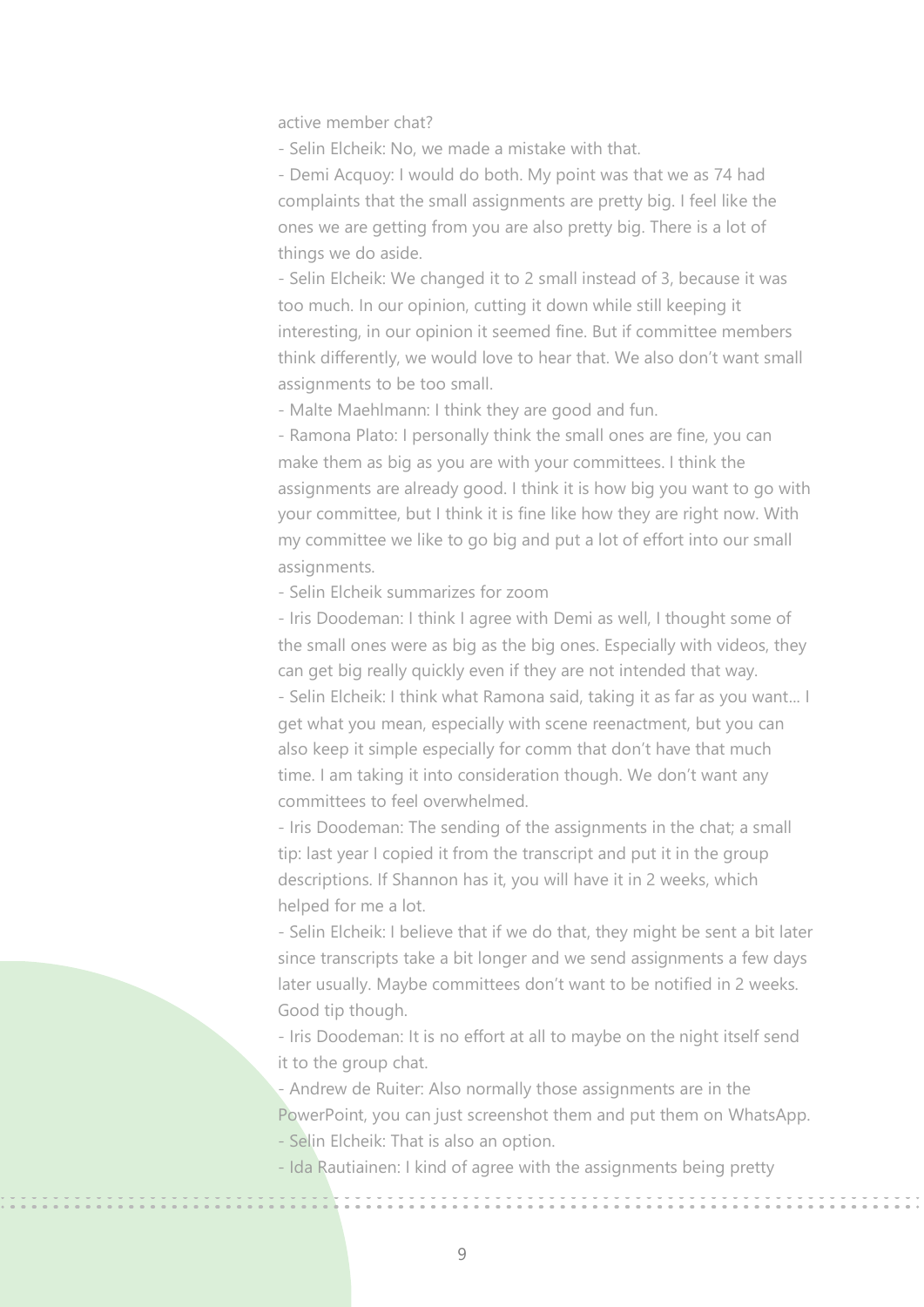equal, but the Balie has like 18 people so it is harder to make a cake with that many people, but with the videos and posters, it might be easier. I am wondering how you evaluate the bigger vs the smaller ones? How much bigger is the big assignments? How much more do you evaluate it?

- Selin Elcheik: The workload?

- Iris Doodeman: The points.

- Selin Elcheik: Oh, the points, when evaluation the points, we know that baking a cake takes a lot of time which is why it is big, but shooting a picture or a video, is easier. We have not stated a max or minimum amount of time for the videos. You don't have to edit them. We do not add extra points for things that are not being asked for in the assignments, we put the points on how much we think the effort was in the bigger ones.

- Ida Rautiainen: So, you evaluate the bigger ones more than the smaller ones?

- Selin Elcheik: The small ones also have points, in the GBM we discussed it, but I can send the point system into the chair. All assignments and the completion of all assignments is evaluated. - Demi Acquoy: They are really fun though, don't get me wrong with that, we serve and deliver.

- Selin: We try to be creative and not use things from previous years.

- Shannon Fredison: Also, keep in mind that we encourage you to please speak up if there is something you would like to voice about anything during the meeting.

- Hugo Kaper: What does the winning team of the BOTC get? Why are we doing all of this?

- Selin Elcheik: The winner of the BOTC at the end of the year gets a gift by the board that they can do together. E.g., the Barcie got an escape room to do together, so an activity like that where you can bond with your committee. We are still looking into what we think is the best option.

- Revathi Renil: It won't be completely free, but we will give you a gift card.

# ➔ **Promotion**

- Selin Elcheik: We have stated that the VSPVU would promote in terms of social media, we stated that LinkedIn would be updated, it has not been happening and has not happened until now, we did update some educational events, but most activities so far have not been educational. But we are working on getting LinkedIn more active since it Is the only platform that is more education based. All events by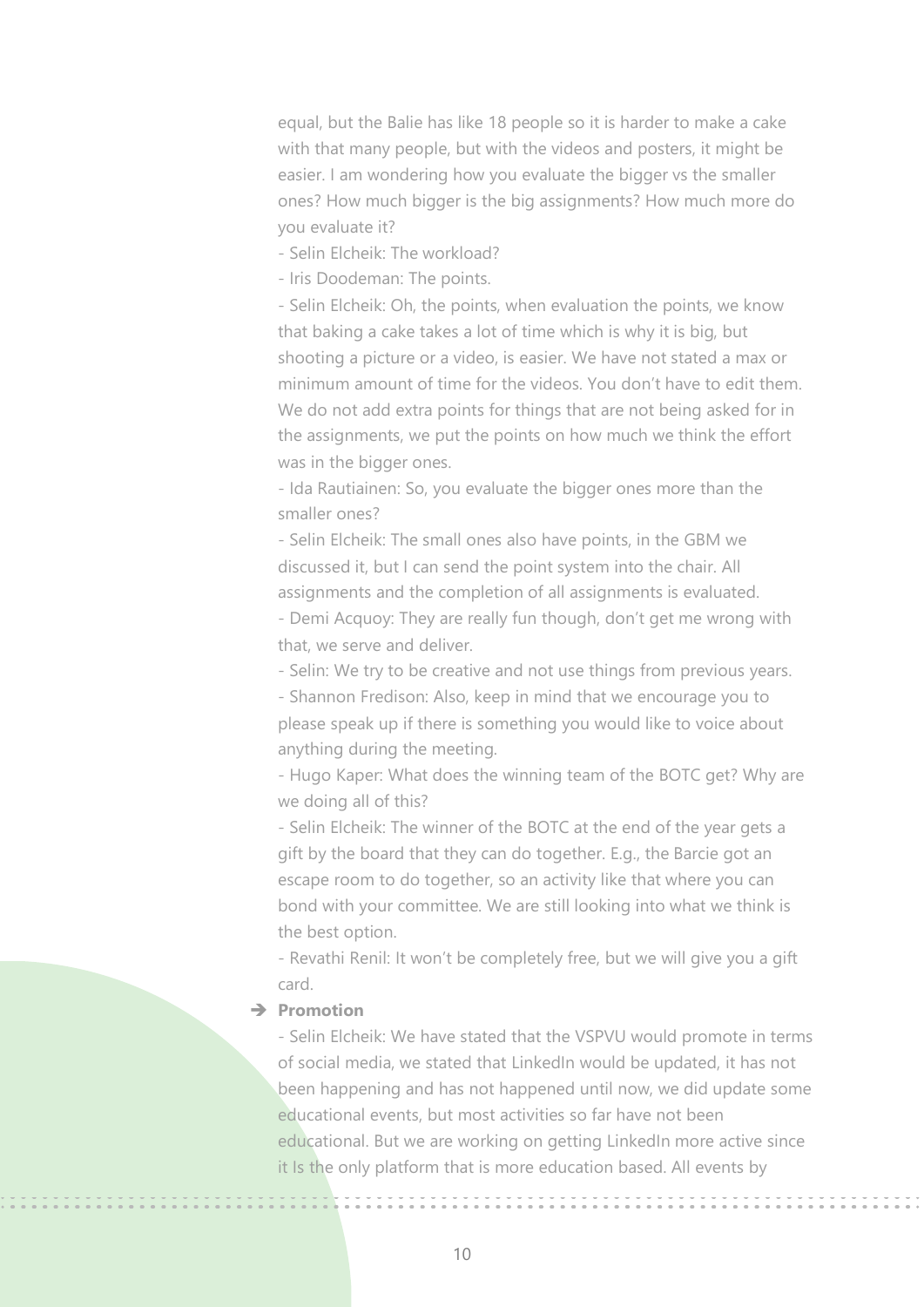board will be shared in the active member chat, which we did. More promo regarding member initiative, we have not made much promo for this, but until next GM I aim for that to change and will be paying more attention to it. Member initiative events can be really fun and nice.

## ➔ **Lecture talks**

- Selin Elcheik: During first period we were unable to have lecture talks and the organization of this has not been going super well, lectures are going somewhat physical again and we are reaching out. Last period there was one lecture talk. We have not been able to keeping up with this too much, especially with the continuous change from offline to online and back. We are aiming to improve this because we believe that this is a good opportunity to get new members.

#### ➔ **Monthly compilations**

- Selin Elcheik: As of now, we have not done this yet since we focused most on other promotion aspects and because we don't have a promo coordinator. We will make these though; we do not just see it as a failed point. We organized the Instagram highlights as we said we would. We would make Instagram more clear. We will also remove the irrelevant ones at the end of the year.

#### ➔ **Promo in the room**

- Selin Elcheik: We stated we would do slideshows on the tv, we have not been able to do this because we have not been able to figure out the tv and did not put that much effort into it. But I will work on making a few photos in the slideshows, especially now that we have more physical events from the first part of our year. Events were promoted on the black board and we are hanging posters on the bulletin board.

## ➔ **Questions and Comments**

- Demi Acquoy: As of now, you did not make any points of the promo part, you failed every point up until now, your own policy plan is not that big so I am disappointed that it did not work. I hope you are working on it. Some of them we asked if you were sure about, and you said you will be able to do them. You are lucky to have Canvas at the beginning of the year. I only saw 2 of them, and not even for events. Lecture talks, it is sad to only have 1, but I get that it is a problem with COVID. Do you have time for the monthly compilations? Also, you did not hang up every poster of all the events. With the slideshow, we have warned you about this, make it work.

- Selin Elcheik: Yeah, I agree that we were way more hopeful at the beginning of the year before we saw all the workload. No one had a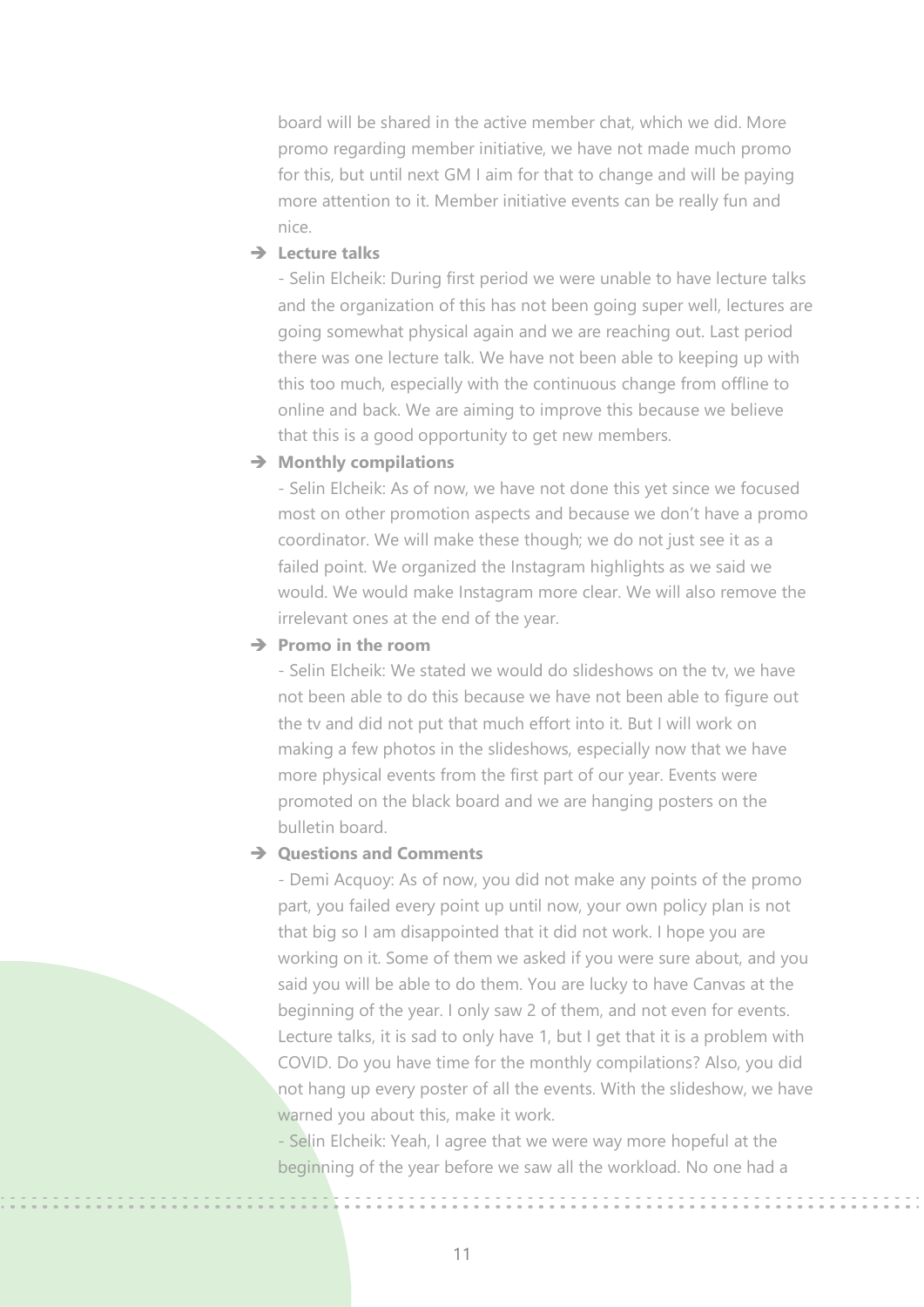realistic view of what a 3-person board would look like. This is the main reason we are struggling with promotion since we don't have someone doing that. We are working on it, but I think people also really underestimate the work of the promotion-coordinator. Certain points are not failed points, e.g., promo for member initiative is still to happen. Lecture talks was a bit of a mess however, I do agree that it is an opportunity we could use. We also had a limited amount of spots at events for members so we did not feel the need to promote it to a larger audience.

- Demi Acquoy: If I remember, Selin you would do board promotion and the contact person would be checking promotion. Is that how it is going right now?

- Selin Elcheik: No, our levels of experience with promotion are quite different, it is way easier and quicker for me to do promo and when it comes to checking, we noticed that when 3 people are checking promo, there are differences. We then decided that one person checking promo is easier. It is also making it easier to keep track of which promo is going out when. There was not always as well of communication that led to chaos. We are now trying to distribute board promo better. People who do less promo do more external tasks.

- Demi Acquoy: I get that it is really hard, but also be realistic with yourself. Stefan made a lot of time for monthly compilations. It sucks if your points are not being succeeded. If it is not realistic, you know that you tried.

- Selin Elcheik: I made a little mistake btw, we had discussed in the board that we would not make an effort to keep monthly compilations something to keep doing, but other stuff we will. If we do end up having some magical extra time in the year, we will do it. Thank you for bringing it up.

- Revathi Renil: Josie wanted to add that Lex/Opcie was not posted on Canvas is because it was already sold out by the time we wanted to. - Martijn van der Zee: Remark about Canvas is to make sure that it is uploaded in unison with Instagram promotion. If we don't use it, we lose it. Please don't underestimate slide shows. You need to put a lot of effort and select a lot of pictures. We had one at the end of the year, you are going to need a lot so don't underestimate it. Ours was only 2 minutes long.

- Selin Elcheik: I think we already have a lot of photos to use and choose from since we already have a lot of physical events. - Andrew: LinkedIn, I remember that the company page of the VSPVU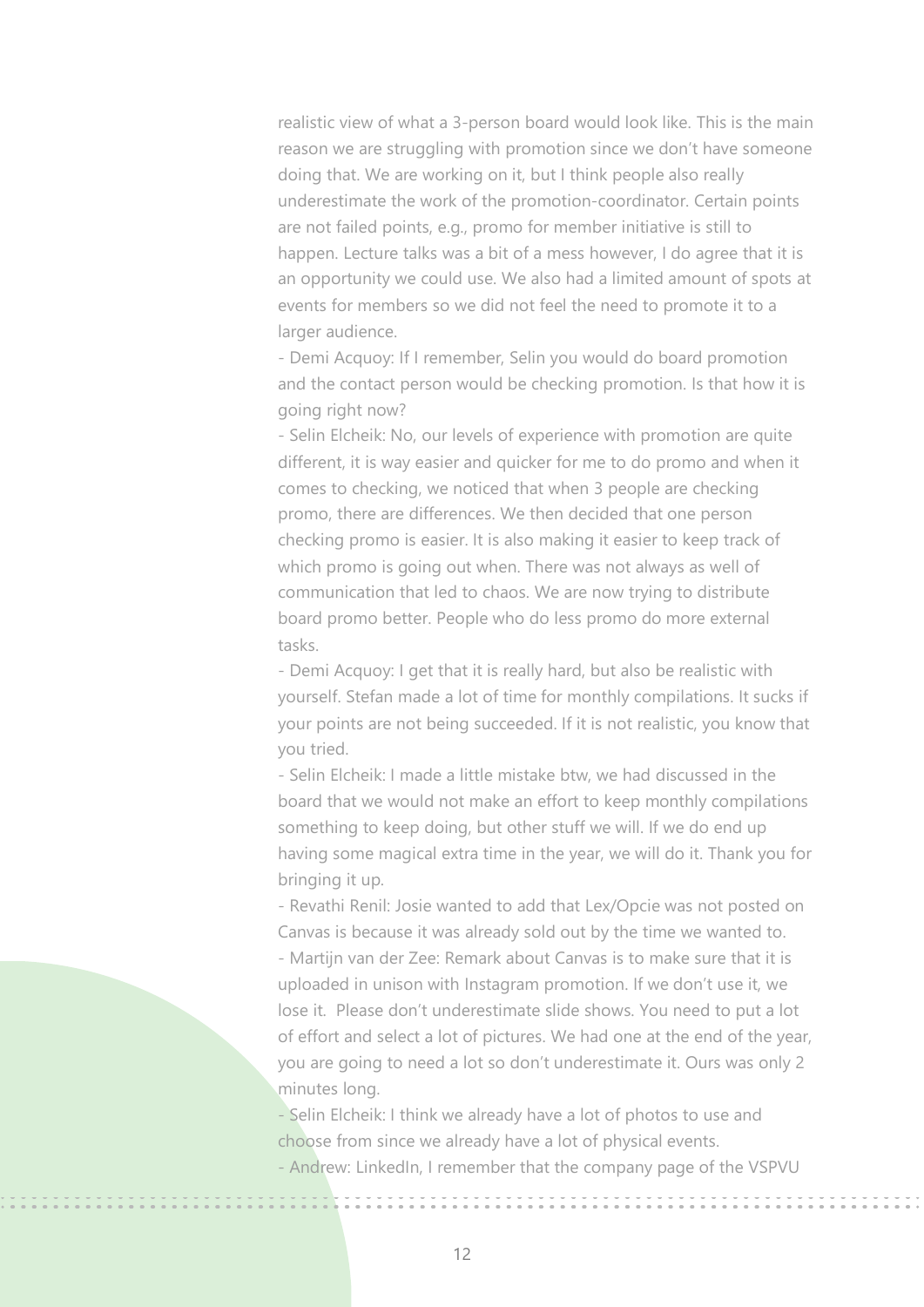disappeared for some reason, it is now just a personal account so active members cannot link themselves to the LinkedIn account. What is the update on this?

- Selin Elcheik: If I recall correctly, it was brought up not too long ago, we have not gotten to that yet, last time I checked it was working but we will generally look into it more, we have been neglecting it a bit. - Iris Doodeman: You just now when Demi gave you some feedback you mentioned that you had problems with promo and trying to turn it around. I do disagree that one person is better than others, Huisstijl is one standard so I don't see how there is a difference. Practice more if you are not that experienced yet.

- Selin Elcheik: I meant when you have more experience and made them more, you notice mistakes that we tell committees to avoid. With less experience you do make more mistakes, so maybe it is an idea for us to go over C&M things together, we got our training on the beginning of the year. With InDesign it takes a lot of going into it in detail instead of just the training. We need to figure it out yes and get everything on the same page.

- Revathi Renil: You are right that Huisstijl is Huisstijl and does not change. We will not have a different shade of green. When Stefan gave us a training, he also gave us a checklist, which we go through. But he also told us that for the rest we can just go through it, so if I think something looks better, and Shannon thinks something else looks better, then there are still differences. That is why we changed.

- Iris Doodeman: I like the Instagram highlights, they look good.

- Selin Elcheik: Thank you!

#### ➔ **Members**

- Selin Elcheik: Happy Holiday cards were changed and printed quite late, there were some complications and could not be printed on time. Birthday cards are continuing, there are some delays, it took a while to make committees full and some committees' birthdays were passed when committees were formed. Even for passed birthdays, they will be sent. We have distributed them to make it manageable, but we have been late with some birthday cards.

#### ➔ **New members**

- Selin Elcheik: We aspired to get 300 new bachelor and 30 new master members. We have not been able to change, we are now at 130 for new bachelor members, so we are hoping to gain more with focus more on promotion and lecture talks. So, we hope to make these numbers increase. We expected more members to come early in the year and expected it to be a normal corona free year.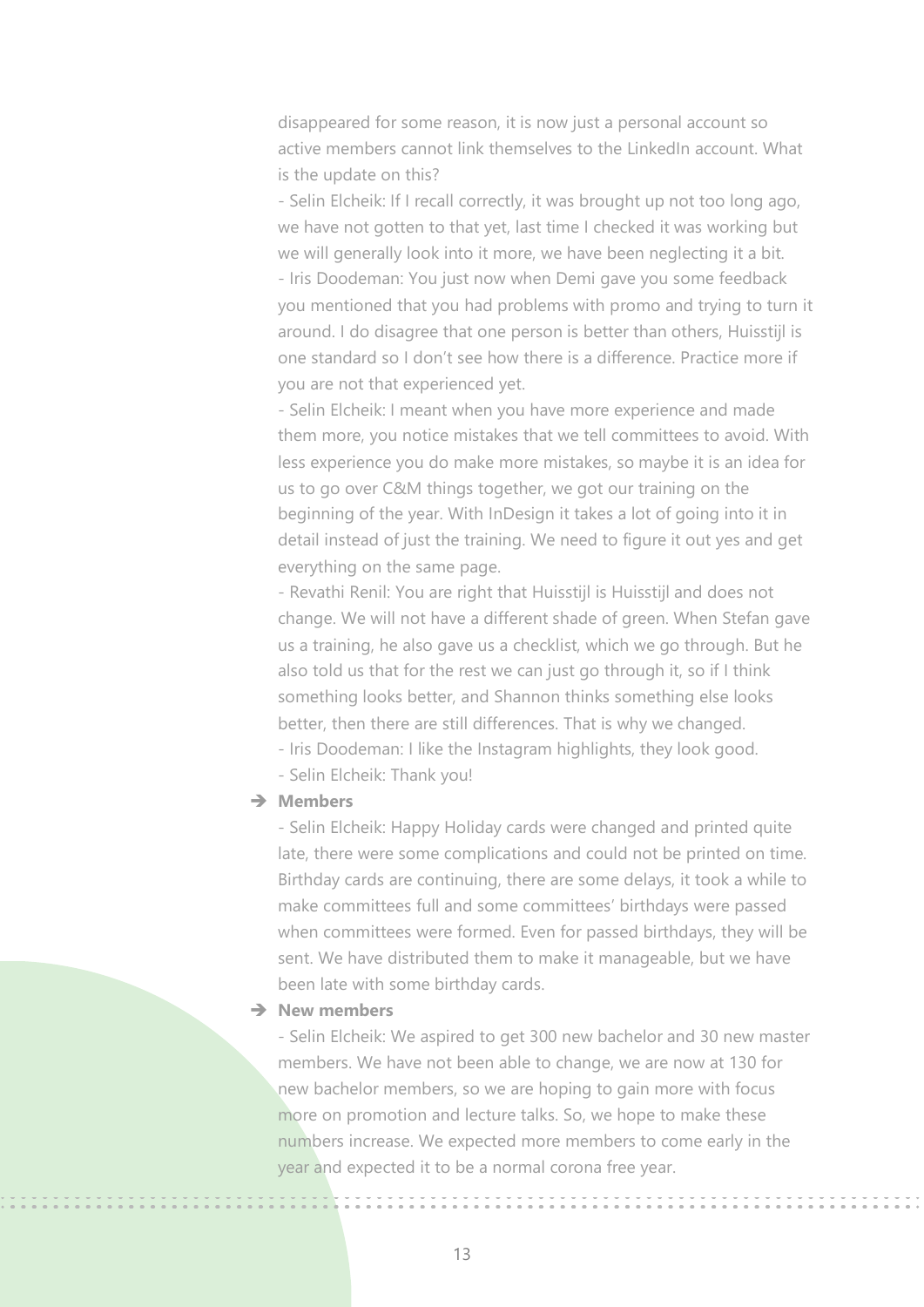## ➔ **Study sessions**

- Selin Elcheik: Study sessions were hosted by the board, this was also done in the previous board. In the first period there was some miscalculation in the week, some miscommunication in that sense which is why there were no rooms available. Last period we did have study sessions. During the study sessions the room is open and you can come in for snacks.

# ➔ **Member of the month**

- Selin Elcheik: We stated to reintroduce it. We have been doing up until now. There were some mixed opinions when we mentioned wanting to implement it. As of now, we have not given small gifts and will give them a gift at the end of the year.

# ➔ **Active member certificate**

- Selin Elcheik: We said we would introduce it, this will happen at the last GM of the year.

# ➔ **Questions and Comments**

- Martijn van der Zee: First up, I wanted to ask if there were any reactions from switching from Christmas to Holiday cards.

- Selin Elcheik: No, nothing than from RVA and board.

- Martijn van der Zee: You are at 130 members, that is pretty low, how

- Selin Elcheik: Now our first-year member count is 190 bachelors which is a small difference. There is not much other we can do aside from promo and events. We hope that more in person things are possible.

- Malte Maehlmann: It is a huge difference.

- Martijn van der Zee: I have seen 2 member of the months, have I missed the one from December?

- Selin Elcheik: December was only 1 active week with the committees, so most committees did not meet so we had only one week to post 1 member of the month. We will post 2 at the end of this month, to compensate.

- Martijn van der Zee: Keep it in mind. There was some ruckus about implementing this, I would like of people who were not there to say if they have remarks or comments.

- Revathi Renil: I would like to add; there were some discussions if this would feel people left out or if it would be popularity thing. Also, we were thinking about member or active member of the month.

- Amelia Beloeuvre: I like it, it's cute. Is it member or active member? - Selin Elcheik: Member of the month.

- Amelia Beloeuvre: If you pick a member of the month, maybe they would like to be more involved in the VSPVU and become an active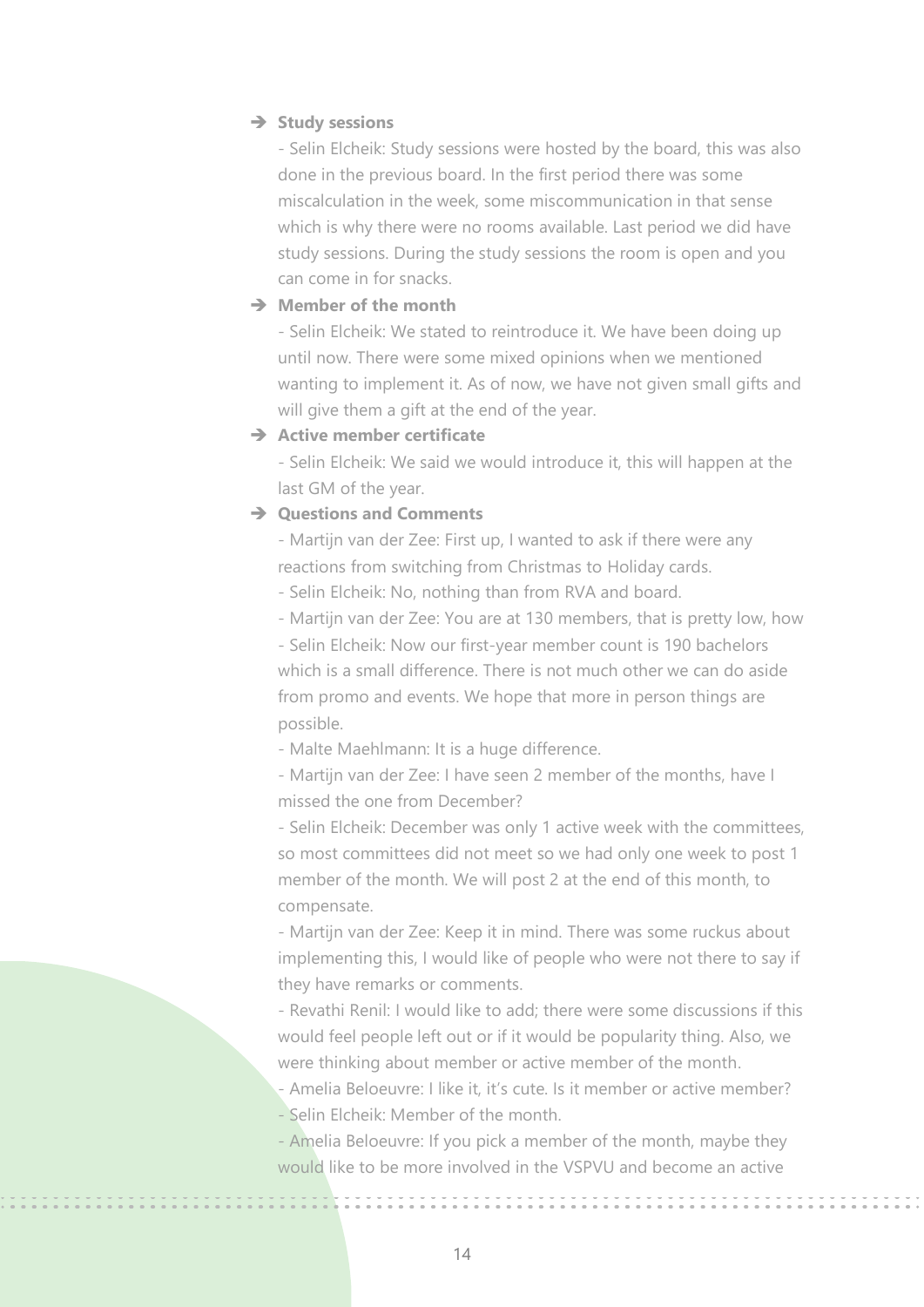member. I think it is a good idea. It is nice to see it.

- Quinten MacDonald: As a first member of the month, I was not an active member yet in the association.

- Selin Elcheik: Oh yeah, the first member of the month was not active member of the month.

- Revathi Renil: Did that influence your choice?

- Quinten MacDonald: No, because I already had in mind to be an active member. But yeah, it did help a little.

- Romkje van Thuijl: I was also member of the month and made me feel really appreciated.

- Andrew: I wasn't a member of the month but still like the idea.

- Demi Acquoy: I hear a lot of miscommunications, things not working out. What was the problem with printing out the holiday cards? - Selin Elcheik: It wasn't properly communicated who would be handling the printing, it was done in a hectic time before the covid break and the lockdown. So, it was not sent to repro for a while, and when that was done, repro was not working, so we had to wait for them.

- Demi Acquoy: And with the study sessions?

- Selin Elcheik: Just the year schedule, it was stated as the wrong week, the week before the exam week, so rooms were not booked for that week. We noticed this far too late to be able to book a room.

- Ramona Plato: I had a question about the about the study sessions, I mentioned it to Shannon, I had it happen once and the it was double booked. Some of my mentor kids told me that some non VSPVU people were also there. Some other people are also there making our students from our association feel unwanted.

- Shannon Fredison: The double-booking problem, we will now have 2 people room shifts, we can check the study rooms in between. Maybe printing out papers with "VSPVU study sessions" on it can help.

- Amelia Beloeuvre: It is understandable with the whole Christmas card situation.

- Iris Doodeman: You did not make the bachelor members, how is master members going?

- Selin Elcheik: We have 31 new master members.

- Iris Doodeman: 190 means that we will shrink again next year. I am wondering if this is something that is being discussed in UVO and if this is also happening in other associations. It makes me a bit concerned.

- Selin Elcheik: The last UVO meeting was long ago, well now we do every 2 months instead of every month. We haven't had one in 2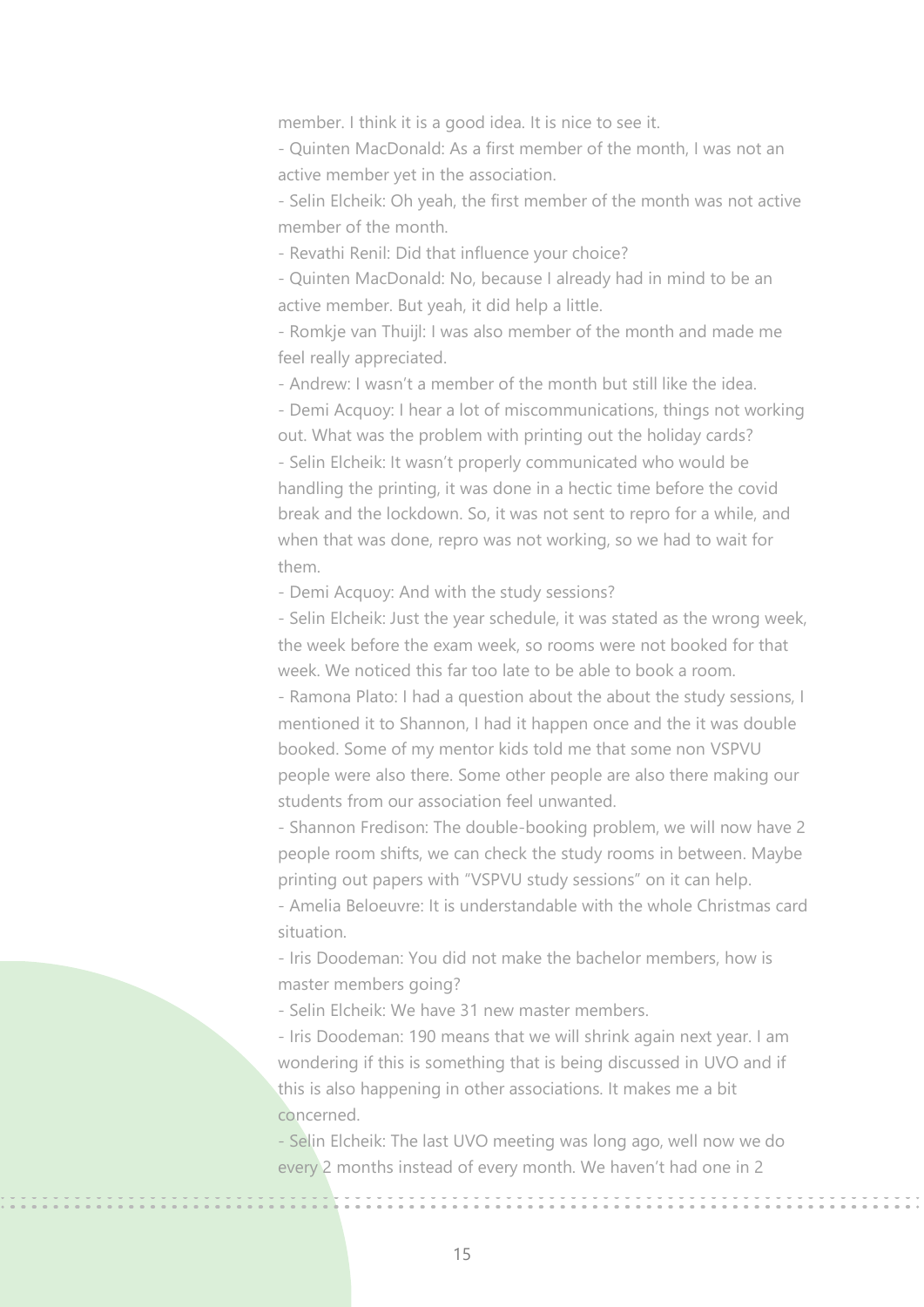months and I think it will be a little bit more than 2 months when we have the next one. The next one will be in February, so I will bring it up. So there have not been a lot of updates yet.

- Iris Doodeman: Maybe something to look into with former boards because this risks next years' board becoming a part-time board. - Selin Elcheik: The VSPVU switching to a part time board, while still working as a full-time board is an issue. We hope that next year will be a full physical year. It is quite concerning, to check what the problem is. Maybe the numerus fixus, but also a lot of factors that contributed to it.

- Iris Doodeman: A suggestion; normally every year the board sends their member file to the VU, I suggest not to do it this year if they find out.

- Andrew de Ruiter: About the discussion about having an UVO or faculty meeting; I would state conversion numbers, how many signed up and how many are members. If faculty is involved, faculty might sometimes forget and they do know how important the VSPVU is for them. Emphasize the benefits. Check how many people signed up and how many actually became members.

- Selin Elcheik: When I was a first year, I thought they only did the intro week and only became a member for the discounts. Everyone here is studying and we will continue to promote those benefits. Maybe we can make separate promo for educational events.

- Quinten MacDonald: Do we prioritize for non-members and first year students when we plan an activity?

- Selin Elcheik: We prioritize first year schedules. We do not advertise for members that will leave. Our priority is first year students.

- Quinten MacDonald: I noticed that a lot of people that came to our events, are older members.

- Selin Elcheik: I think a big part of that is that most of our activities were pretty limited, and then it is people who invite their friends and you get the same group going to events. We do try to prioritize new people coming, though it is also much harder to attract new people. Older ones come to see their friends. Hopefully it won't happen too much.

- Demi Acquoy: It is indeed what is happening. I think you can ask some older members to maybe want to be on stand-by. I really don't mind giving my ticket away to a new member or someone who is interested. Also put it in the sign-up registration as a question. - Selin Elcheik: I think it is a good point and I will put it in the board meeting. I personally gave my ticket away in both the Lex and Actie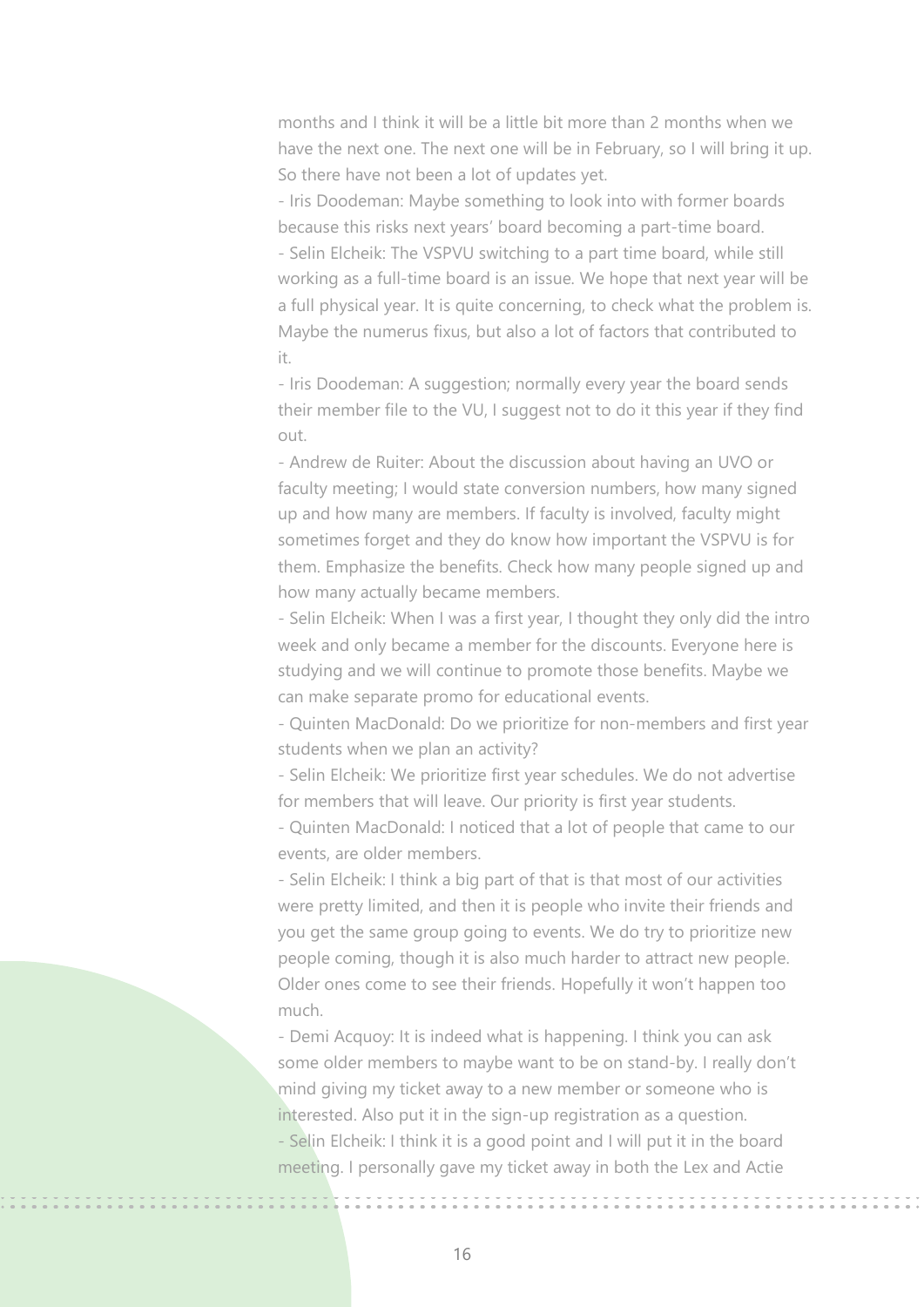event. I know some other former members also did this, so maybe a waiting list is indeed something good to evaluate.

- Sjoerd van den Assem: I agree with what Demi said to ask some older members to be on standby. I don't agree with putting it in a sign-up sheet. It should be on voluntary basis. Just ask people if they would be willing to do that.

- Selin Elcheik: You have a good point about that as well, I think what Demi said is that it would be an option. It would indicate if that person would be okay with it happening, if the event is sold out.

- Demi Acquoy: The sign-up form was just an idea, if you see a former board member, try to contact them to ask if they are okay with it. It is up to you to decide, it is on voluntary basis.

- Selin Elcheik: I think reaching out to people is good. I don't think I'm a big fan of the sign up either because it might throw people off. - Amada-Liz: What is being done to promote the VSPVU to new bachelor students?

- Selin Elcheik: Normally, the biggest way is the intro week. This year we had a physical one, so we hoped it would have helped. We do have a lot of new active members. Other than that, the lecture talks not being as frequent has a big part. Other than that, we aim to promote more new potential sponsors to first years, new deals etc.

- Revathi Renil: Just a follow up, we are in the works with 2 new sponsors that could provide some nice deals for members. Maybe when that is finalized, it can interest new people.

- Andrew de Ruiter: Maybe just add a standard line, that we can add a little note in the confirmation email, in case of the event being full, people can know about it.

- Martijn van der Zee: I honestly don't read that mail, approach people yourself. I counter the mail idea.

- Selin Elcheik: Many people don't actually read it yeah, we can discuss it and see to a conclusion.

- Andrew de Ruiter: Then just add it as a standard line when signing up for the ticket sale itself.

#### ➔ **Policy continuation**

- Selin Elcheik: We have stated we would aim for quality instead of quantity, 5 borrels instead of 6, 2 parties instead of 4. 2 promo borrels for the Wintersportcie. As of now, still 2 promo borrels remain to be planned. Since plans about the weekend away are not finalized at all by now, I cannot say much about that. They will have 2 promo borrels. Moving on we will continue to call our chair people before GBM's, we have been doing this pretty actively and sometimes chairs say that it is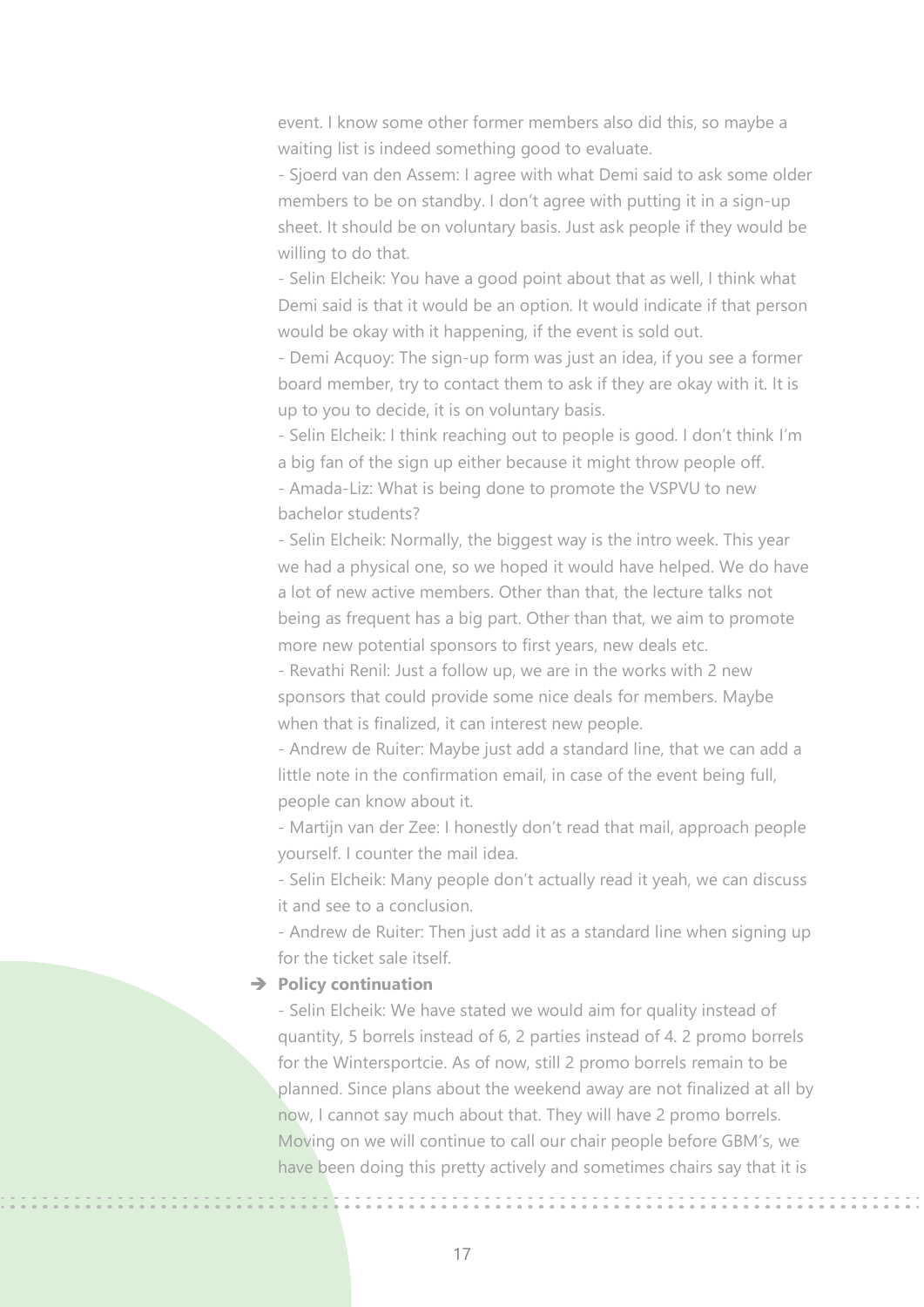not that necessary but we did hear that it makes people more comfortable. We will do the alumni event, educational events will continue to be shared on Canvas and LinkedIn. Now with committee manuals, the last update was done by 74, we gave the new chairs and contact people training, which was much more effective. We are planning on doing this when our year comes to a close. Merchandise: we brought the umbrellas from a few years ago to AMD, sold a few. Also sold a few coffee cups. We will bring more merchandise in the future.

- Martijn van der Zee: I have heard rumors and vagueness about the Wintersportcie borrels. Will there be a reunion borrel?

- Selin Elcheik: The intention is to have a pre-union and a reunion borrel for the Wintersportcie. It is not sure now if there is a reunion borrel since the committee might go for a pre-union borrel instead. It is going to be one of those 2 yeah. Reunion might be replaced with weekend away reunion.

- Demi: Acquoy: You were talking about borrels, you missed 3 borrels, how are you going to solve that? I wanted to know how the GBM talks are going, is it fruitful especially for new chairs as well, maybe they can share some about that.

- Selin Elcheik: In the GBM before we asked this question too, to reevaluate and asked the chairs, but maybe chairs can answer for themselves.

- Lotta Heijnen: I did not have a GBM talk yet. I had one really short one. For the other 2 I did not have one, also for last week.

- Selin Elcheik: I think with you it is that I ask you about stuff like that when we meet, since our meetings are on Tuesday and not Wednesday. Last week we missed yes.

- Lotta Heijnen: The first one we did not do and the other one we also did not do. It could be really nice to do it.

- Selin Elcheik: I think since we do not have a specific deadline for it, I personally can say for myself that I missed a few when making my schedule. I aim to do them earlier yes, so thank you for bringing it up.

- Ida Rautiainen: I really like them, it is helpful to check in.
- Josefine Huth: Yes, I agree.
- Maarten Gupffert: Mine was also very nice, I support them.
- Isa Witteman: I like them.

- Amelia Beloeuvre: Me too.

- Esmee Blankers: Me too, it is nice to have a longer moment to evaluate and have a clear overview about what is going on. It is nice especially for new chairs. I appreciate it.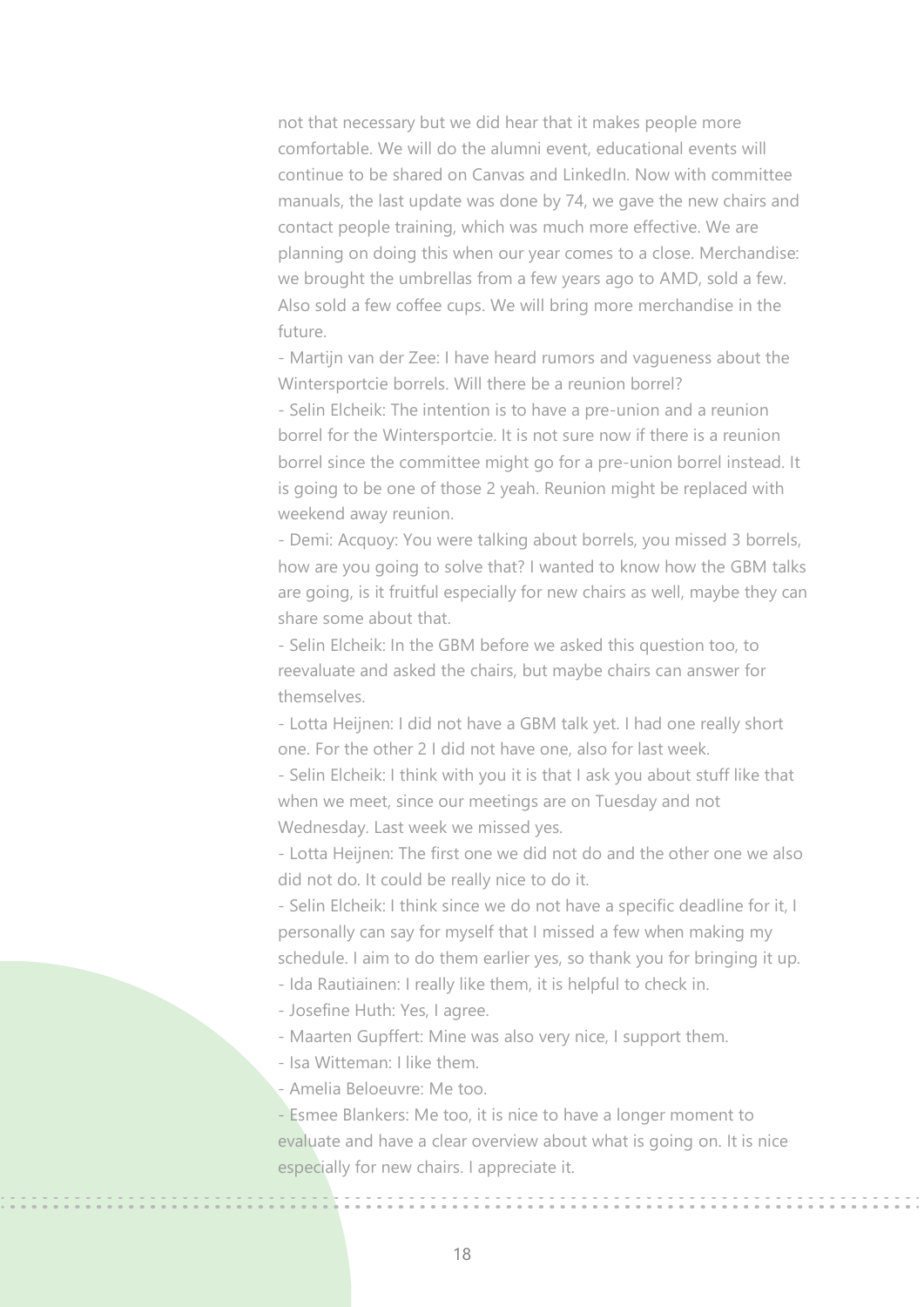- Revathi Renil: From a board person's point of view, I think it is really helpful to have a dedicated time, as Lotta said, having a specific time for it might be helpful.

- Selin Elcheik: In the beginning of the year there were preliminary dates in the year schedules. We aim to still aim to have some. As of now we have 3 confirmed borrel dates and aim to get the others as well. We are still talking to our contact persons at the locations. - Demi Acquoy: How are you going to fit in extra borrels where committees are being denied to have an extra spot for events? - Selin Elcheik: We will not be paying attention to choosing a date, it is easier to find a date for a borrel, maybe not at the best time for us, for committees it might be more difficult. In borrels we just go to an external location and hang out with people.

- Quinten MacDonald: When will we get committee clothing? - Selin Elcheik: This will be discussed in the budget. I wanted to say that when it comes to the Dutch translation of the policy plan, it has a bit of errors still, and google translate is not the best, it was a bit hard to get a things right, I noticed some mistakes in the English one as well.

#### **7. Update on Financial Statement**

Revathi Renil presents the updated financial statement now.

➔ **Income**

- Revathi Renil: The current results is how much we have currently spent. Virtual is what we expect to spend, budgeted result is what we budgeted to spend. The discrepancies between virtual and budgeted result, I will explain in the budget proposal, for now I will explain the current results.

➔ **Questions and Comments**

No questions and Comments.

➔ **Board Activities**

- Revathi Renil: For active member day there was quite some extra money spent. A big part of this is because the task force was expecting less people, last minute a lot of extra people signed up last minute. There were also some misunderstandings about how much money was actually available. During our CoBo, there was some sporting game, de Heeren asked us to push our CBoo to start later in return for 100 free beers, so we ended up spending a lot less. Mini events is pretty high, because we still have to receive deposit money on kegs

#### ➔ **Questions and Comments**

- Andrew de Ruiter: CoBo post is still open, why?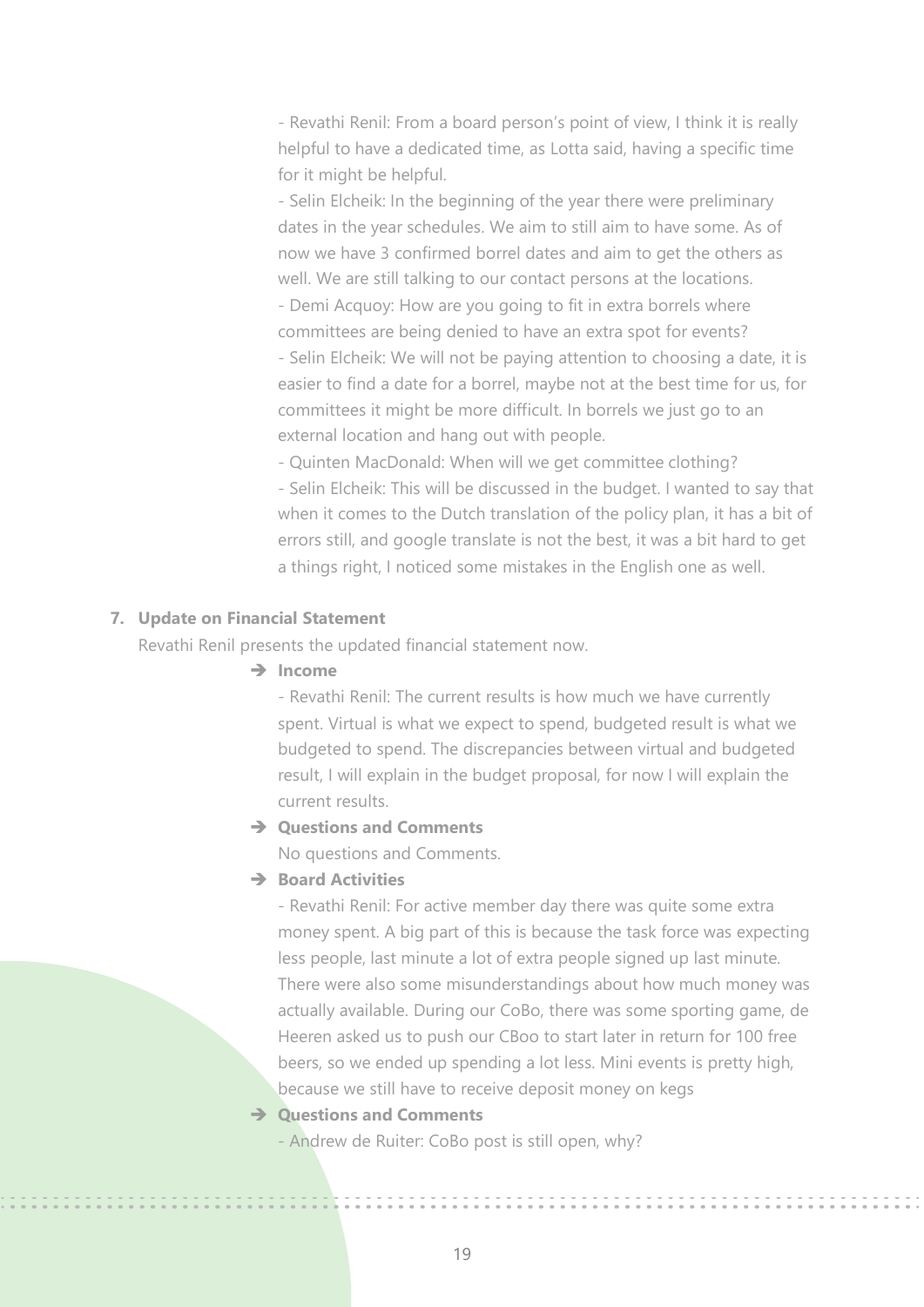- Revathi Renil: Because I still have to present the budget you will vote on, then I can close it.

## ➔ **Committees**

- Revathi Renil: Barcie/Feestcie is now in a positive, but upon looking at the budget, there seems to be a mistake in Conscribo, I will try figure out what this is and give an update on it. The Lucie is still in positive, there is something wrong with Mollie, money for the pub crawl still has to be refunded.

# ➔ **Questions and Comments**

No questions and comments.

# ➔ **Board Expenses**

- Revathi Renil: GM; as of now we have not had any expenses, 74 paid for our first one and for this one due to COVID and short notice, we did not do dinner for this one. It is on the lower end and this is because we have a lot of free wine so a lot of free wine for chairs during the GBM. We got MFVU a leaving present for their current board. Porto is our board outfits. Home and office is boring stuff we got for the room. Fixed costs are normal things we have to pay for like the pin machine in the room.

## ➔ **Questions and Comments**

No questions and comments.

# ➔ **Investments**

- Revathi Renil: Transaction costs are higher because the Zettle takes a lot for transaction costs. The pin machines still haven't been fixed. We are in contact with faculty and waiting for their help. Promo is also a little mistake. For board events, when printing out posters, I think they should be on this post and not on mini events. We bought new blankets and pillows for the room. Website we have not made any investments yet. Merchandise is in positive now because we still have the pens and merchandise from last year. The 9 cent difference in Canva, is when you start your free month on Canva, they charge you 9 cents to see if it works. I will take this opportunity to remind you guys about the money on member initiative budgets, think of an event you can organize.

- Martijn van der Zee: Inquire about the website, costs can rise up. The minimum costs are 3,40. If you will not do anything with the website, think about it.

- Revathi Renil: We are still early in the year, so if we want to change something, we can. But in the coming months if we don't use it, I can relocate it.

- Martijn van der Zee: Yes, and inquire about the costs and changes in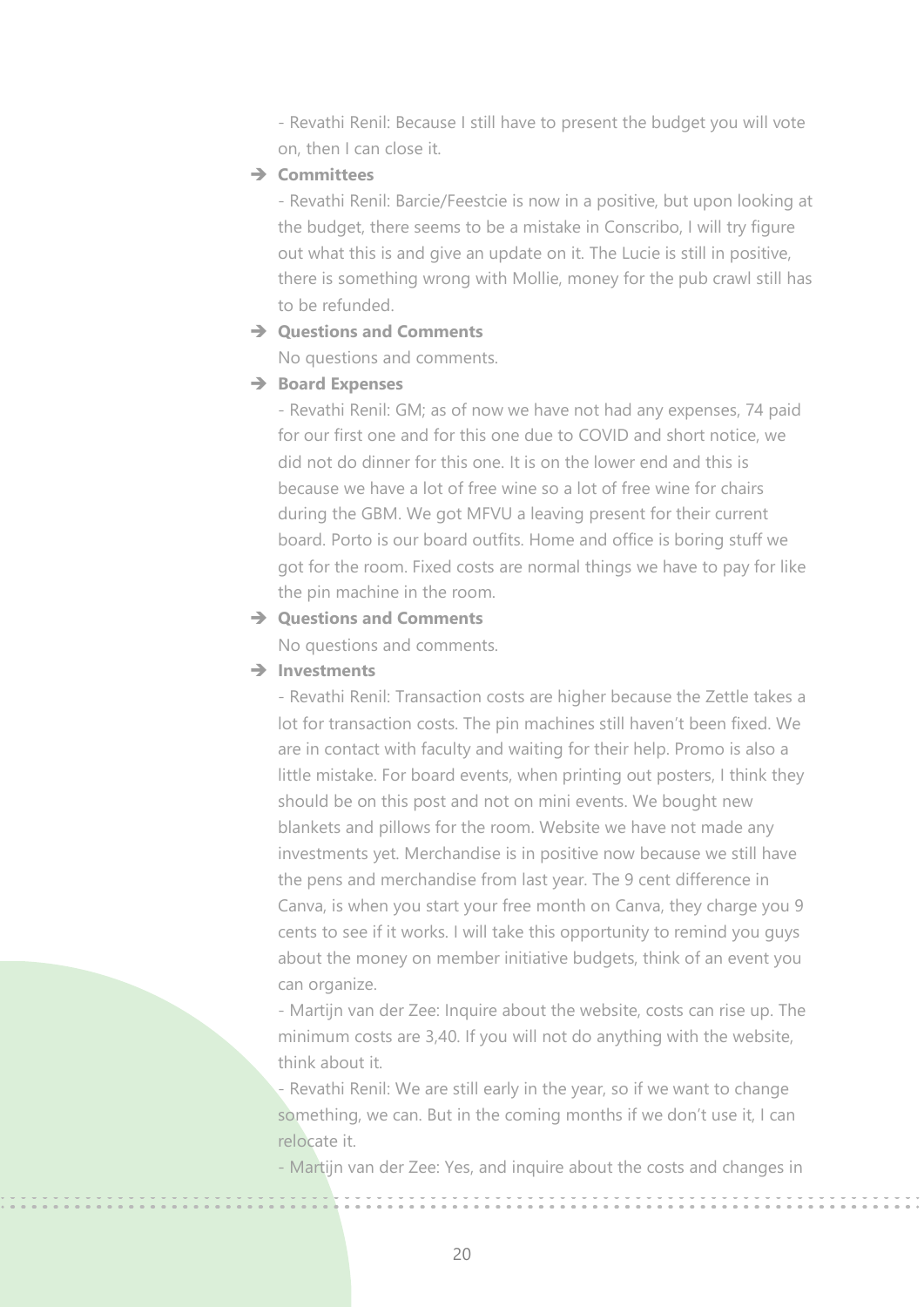costs. Also, should it not be closed on Canva?

- Revathi Renil: Yeah, but there is 9 cents, we will change it.
- Iris Doodeman: How is Canva?

- Revathi Renil: In the beginning of the year we had quite some money, and it was nice to buy it. You can make posters easier and especially for the Chronicles it is easy to find stuff for the year book. But if future boards have less money, no need to invest in it.

## ➔ **Active Member Rewards**

- Revathi Renil: The GBM outing is something we wanted to do when we were back from the break, but given the pandemic, we will wait for things to open up again. BOTC we don't know winner yet. Committee 10 people have not used yet, reminder to use until 28<sup>th</sup> February deadline, especially committees that have a hard time bonding. Good way to discuss about doing something fun together. Active member clothing, we wanted to get a start a couple weeks before the break, I then looked into it again and noticed we don't necessarily have that much money anymore. I will have a new budget, if it is voted in, we can work with that and I can give you prices. Extra rewards will be member of the month rewards and we want to do them at the end of the year all together.

## ➔ **Questions and Comments**

No Questions or Comments

➔ **Totals**

- Revathi Renil: I believe the subtotals are copied and pasted form the wrong document, so my apologies for that.

## ➔ **Questions and Comments**

No questions and comments.

- Revathi Renil: I do want to encourage you guys to ask questions because it is your money and you have the right to question it. Obviously, I am super happy you are letting me off, but you have the right to. I will give you one last chance.

#### **8. New budget proposal**

- Revathi Renil: Please here do really look at this critically, you have to vote on it. There is money being taken away from posts. If you don't agree I would like to have a proper discussion about it. The estimated expenses is the total amount of money I think we will spend on this. The estimated income is how much money I guess we can get on sponsorship and/or ticket sales, lustrum from previous year etc. Budgeted result is how much money you will get from the VSPVU. If you are looking for how much money your committee will get, this is the column you should be looking at.

# ➔ **Income**

*<u>EXECUTE</u>* 

- Revathi Renil: I lowered VU bookstore given the fact that 74 did not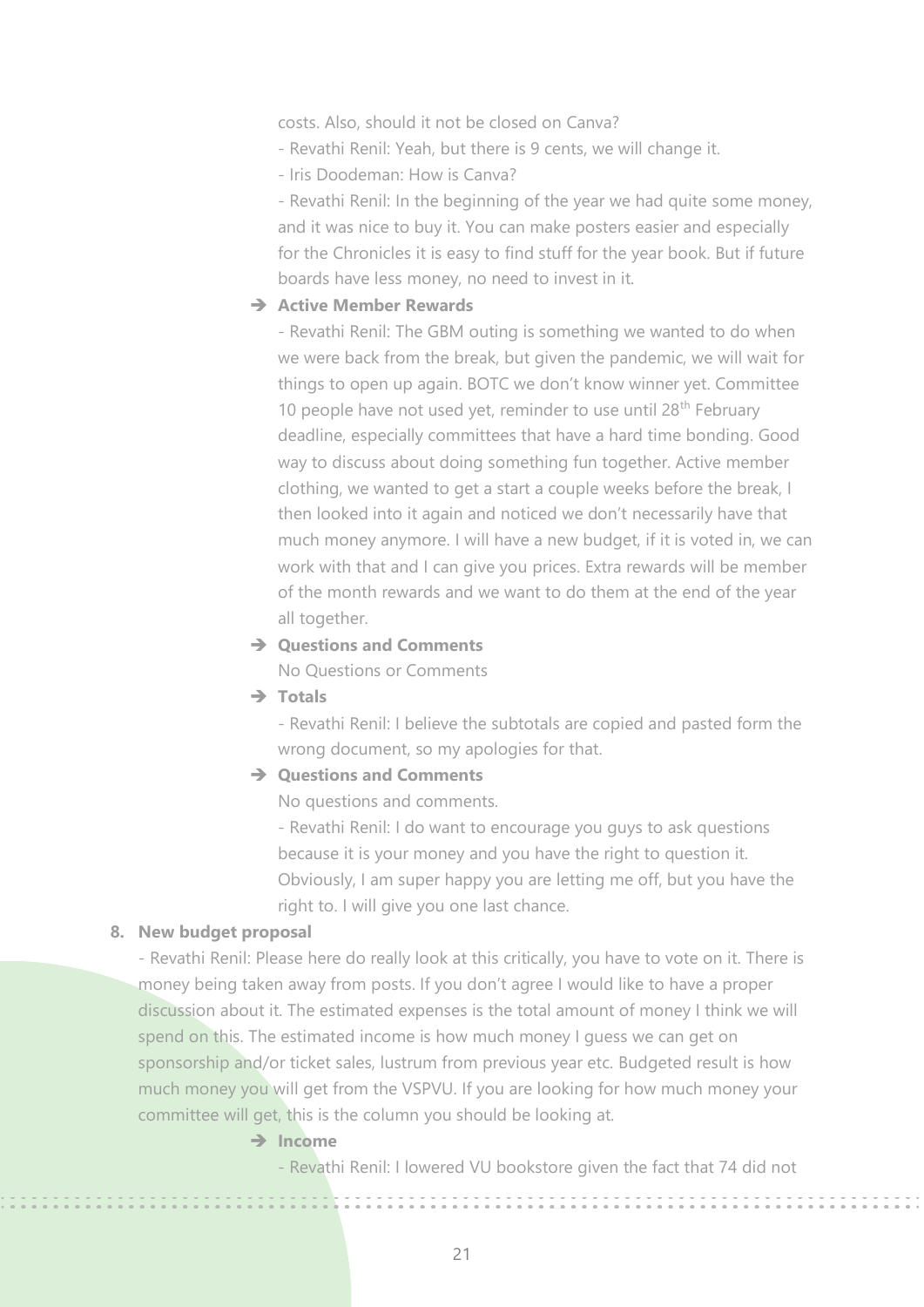get as much money as they thought they would. When I made this budget, I expected a full physical year. For membership we had hope for a lot more members than we got. We also consulted RvA and KasCo about this. However, this has not been the case, we have to be realistic on how much money we could make. This is the amount if we could get 20 new bachelor students. Athena summaries I have also lowered a little bit. I have not lowered that much because we do get the 4000 euros. We also have a new post in our contract, every time they are late with something, they get a 50 euro fine. They have been late a couple times already. In the contract it does say that if they communicated it with us, it does count. We still have to send the invoices, but we will make money off of it. I have not lowered Bavaria that much; we got the money from 74 and made a decent amount. With lustrum coming up, we aim to use more kegs. The location for mentor weekend did not allow us to use our own kegs in Illusie last year, but I hope we can do that this your for mentor weekend. For regular sponsorships, I have increased it a little bit, we have the responsibilty to you guys to try hard with this. Now it says we have 130 euros, but will get a 500 euro deal with another company. I think we can keep it up and make 1500 in the new year. I still hope that bank account interest will do something.

- Iris Doodeman: Getting 20 new bachelor members will close the gap? - Revathi Renil: I need to check what went wrong there then. That is indeed a big discrepancy.

- Demi Acquoy: I agree with VU bookstore and Athena I hope they will pay and that it will work out. Do keep it in mind for the GM in march due to the lockdowns. I would advise on Bavaria to decrease. You miss out on room sales, mini events and barcies. If the lustrum does not go through due to COVID, then you have some space to shift into. Sponsorship I would keep at 1000. You are really already so busy, keep it at 1000. Reevaluate it in March.

- Revathi Renil: I also want to mention in sponsorship, there is a pretty big deal we are currently working on and hope to get money from. It is not that we will do without any basis. I do see what you mean with Bavaria, it is something I will reevaluate next time we look into the budget again. I am trying to stay optimistic about lustrum and room sales.

# ➔ **Board activities**

- Revathi Renil: I have made a mistake in active member day. There is something wrong with Conscribo about how much money we receive. We should be receiving money in ticket sales and would have to invest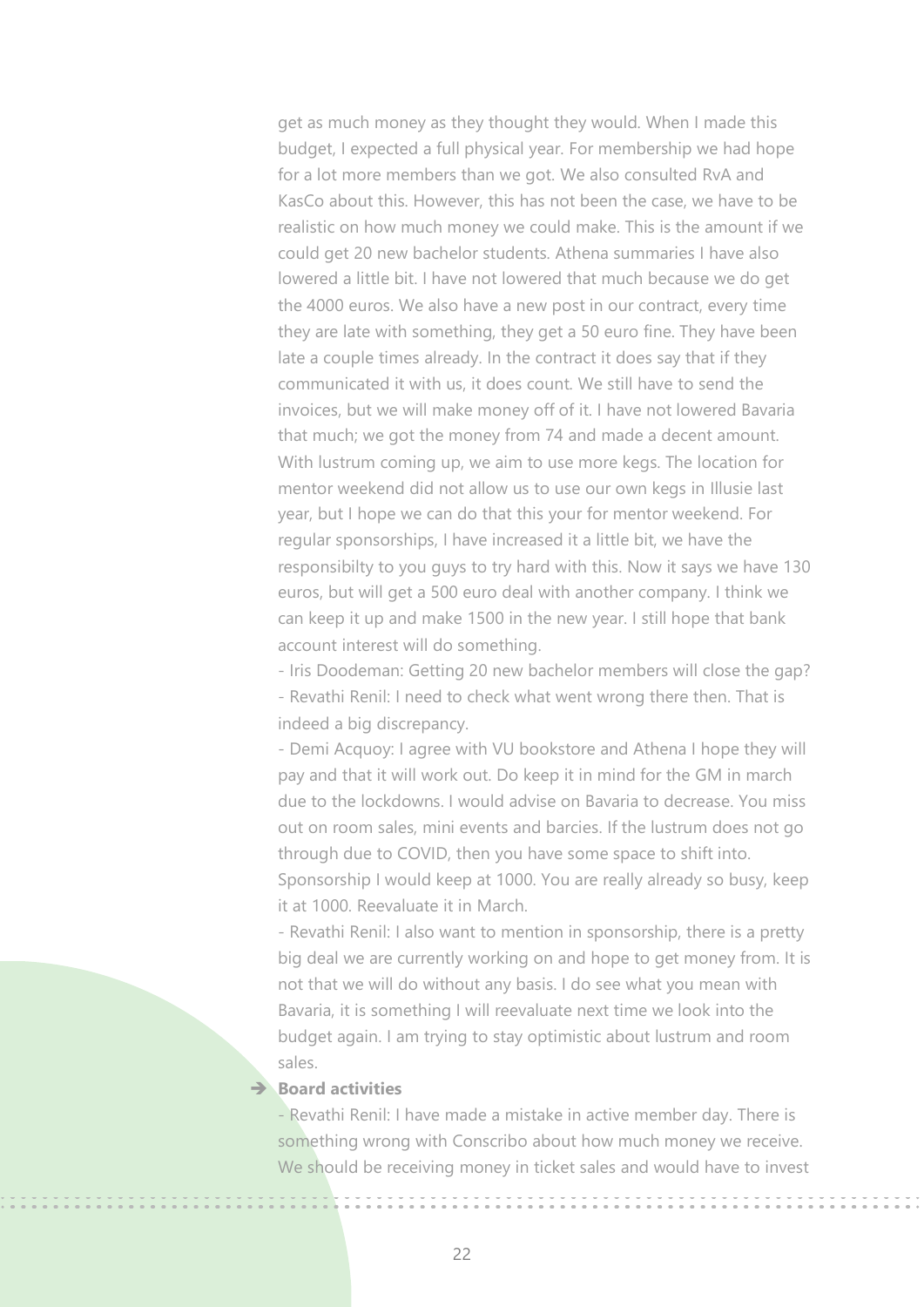money. I propose to close CoBo drinks. AMW, I lowered. It is quite a big jump but seeing the lack of money we have, I would rather take away from this instead of from committees. I hope we will still have a nice AMW. It seems unfair to spend money on previous boards, we can do that ourselves. Same as GM previous as now for transition weekend. Mini events I also lowered. We wanted to invest a lot into mini events for the physical year, but corona said no. I don't think we will miss out that much from having welcome shots if we don't have them.

- Martijn van der Zee: AMD is closed?

- Revathi Renil: Yeah, there are no more payments to be made. Once I figured out what is going on in Conscribo, I will know what to edit. - Martijn van der Zee: I think lowering mini events and board drinks is a wise call, covid screws some things.

- Demi Acquoy: It cannot be closed since there will be some changes. - Revathi Renil: Okay, then it will not be closed. The reason of the discrepancy @Iris between the numbers is that the yearly contribution of 5 euros still has to be from members. So, it will be yearly contribution + 20 bachelor members.

#### ➔ **Committees**

- Revathi Renil: I have lowered some money from Actie, they are still getting more than last year. Since Actie is still struggling with money, I think it is okay to take it away. Since Barcie unfortunately cannot have a Barcie, I will take away 25 euros. But Lotta knows that it is flexible between the Barcie and Feestcie budget. So, if they want to take some money from their Feestcie, it is okay. I still wanted to give Chronicles some extra money since it is a lustrum year. I took what I thought was an appropriate amount. I really avoid taking money from Congrescie, it is difficult to host an event with the money they are getting especially with locations increasing so much. I wanted to not touch it, but when cutting from all committees, I also had to cut. Illusie usually does not get money from VSPVU, but since Illusie is now getting money from faculty, I am taking some away, but they are for our new students, so I do wat to invest in them. Originally, we wanted to give 1000 to this year and 600 to next lustrum. This year got a lot from 73, but seeing that we don't have the money it is not a luxury we can afford. Lex/Opcie is also a committee struggling to spend money, I think they can manage with 100 euros. Same for Pedcie. Seeing as we did not have a full committee last year, I think this money would be fine for them. Wintersportcie got a lot of money because they were also doing the weekend away. If they still want to do it, they can but they would probably only be able to do a hitchhike weekend. Flexible committee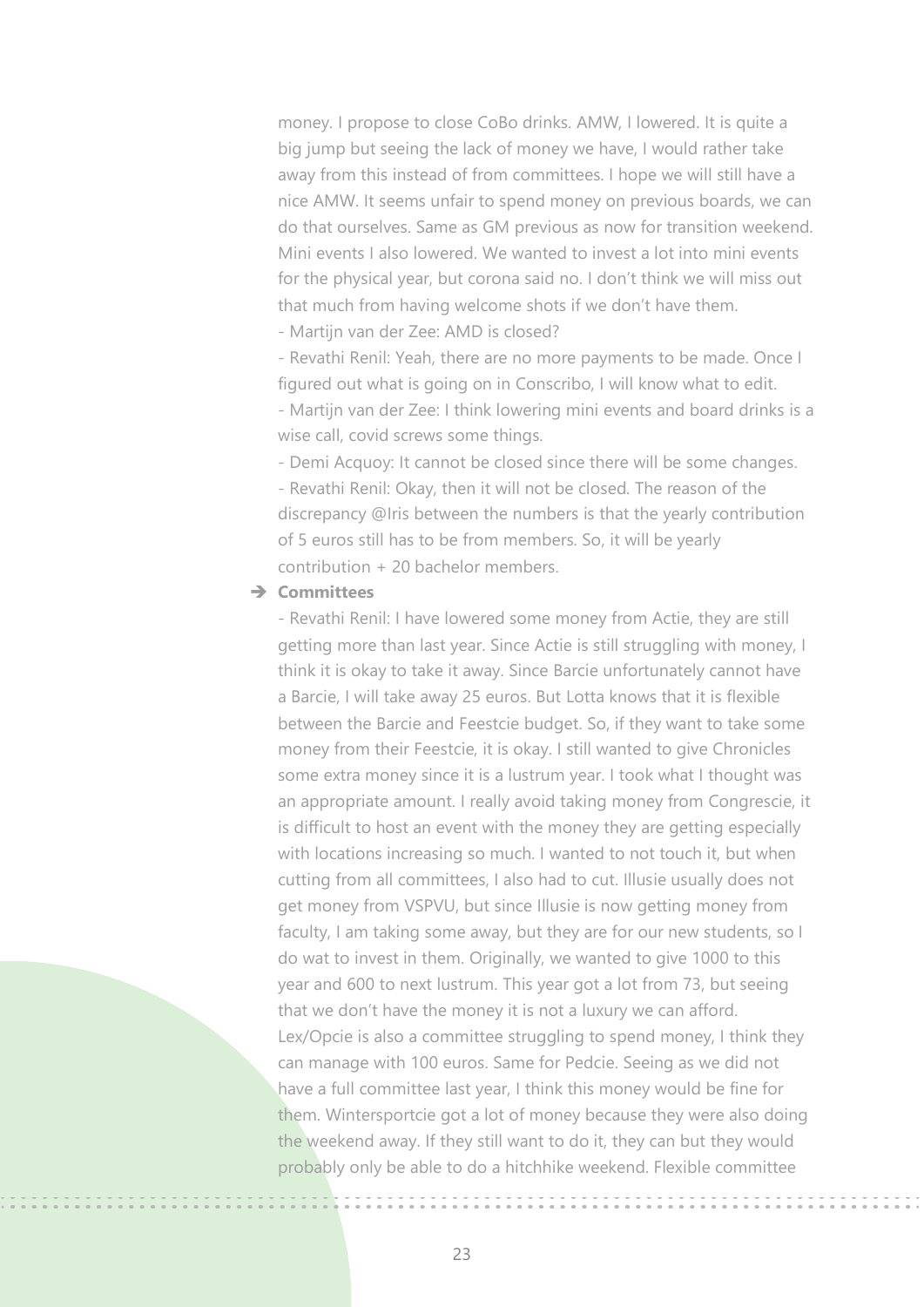budget; committees that are struggling, make use of this. The policy plan states how you can apply for this.

- Demi Acquoy: I want to give you complements on how you allocate money, it is fair. It was a tough job so it is really great. I would not take away money from Barcie, I advise to take this money form the Feestcie. Barcie always has a pilot of 100 euros... for Chronicles and Pedcie, it is sad to see that they are limited, in the end of the year you can relocate. Opcie, lex etc. don't need more money than this.

- Revathi Renil: It is not saying how much money is for the Barcie or for the Feestcie, just to give an idea.

- Martijn van der Zee: I agree, great way to deal with this. One point for Wintersportcie; seeing that the budget is cut towards a hitchhike weekend, I want to invite him to be really reasonable about covid. Because if covid is there, hitchhiking won't work, it is contagious. It is a lot of money, so use it wisely.

- Revathi Renil: I agree with this, I think we discussed in the GM, GBM or privately, but if the weekend is not realistic, this money will be relocated, it will not stay with them.

- Maarten Gupffert: I think what Martijn said is right, this is something we have discussed. We are not sure how possible it will be to get strangers to get you in their car. In the first place it will be hard, so we will have to evaluate what we think would be possible for this weekend, if we think we can spend it right and where else it could go. I really agree with what Martijn says.

- Martijn van der Zee: \*thumbs up\*

- Revathi Renil: This is on the basis that Wintersportcie will do a weekend away. If they do not, it will be relocated.

- Amelia Beloeuvre: Compliments. For the Chronicles, is also quite some money. But how you and the board were breaking the news was pretty good and transparent.

- Revathi Renil: Thank you.

#### ➔ **Board expenses**

- Revathi Renil: GM should be 250 on both sides, please correct this. I have greatly reduced the costs; this is given the fact that we have 2 of our own GM's left and one for 76. If things stay online especially, it will be okay. But I think this money will be enough. GBM is also 200 instead of 300, I reduced because I think we can easily make it work with 200 euros. External was 150 and is now 100. This is usual money for Loop and SSPN. There is no update on Loop yet, and we will be able to invest less in SSPN. I also reduced gifts to other boards, we don't have enough money so it is not the biggest priority. We are halfway through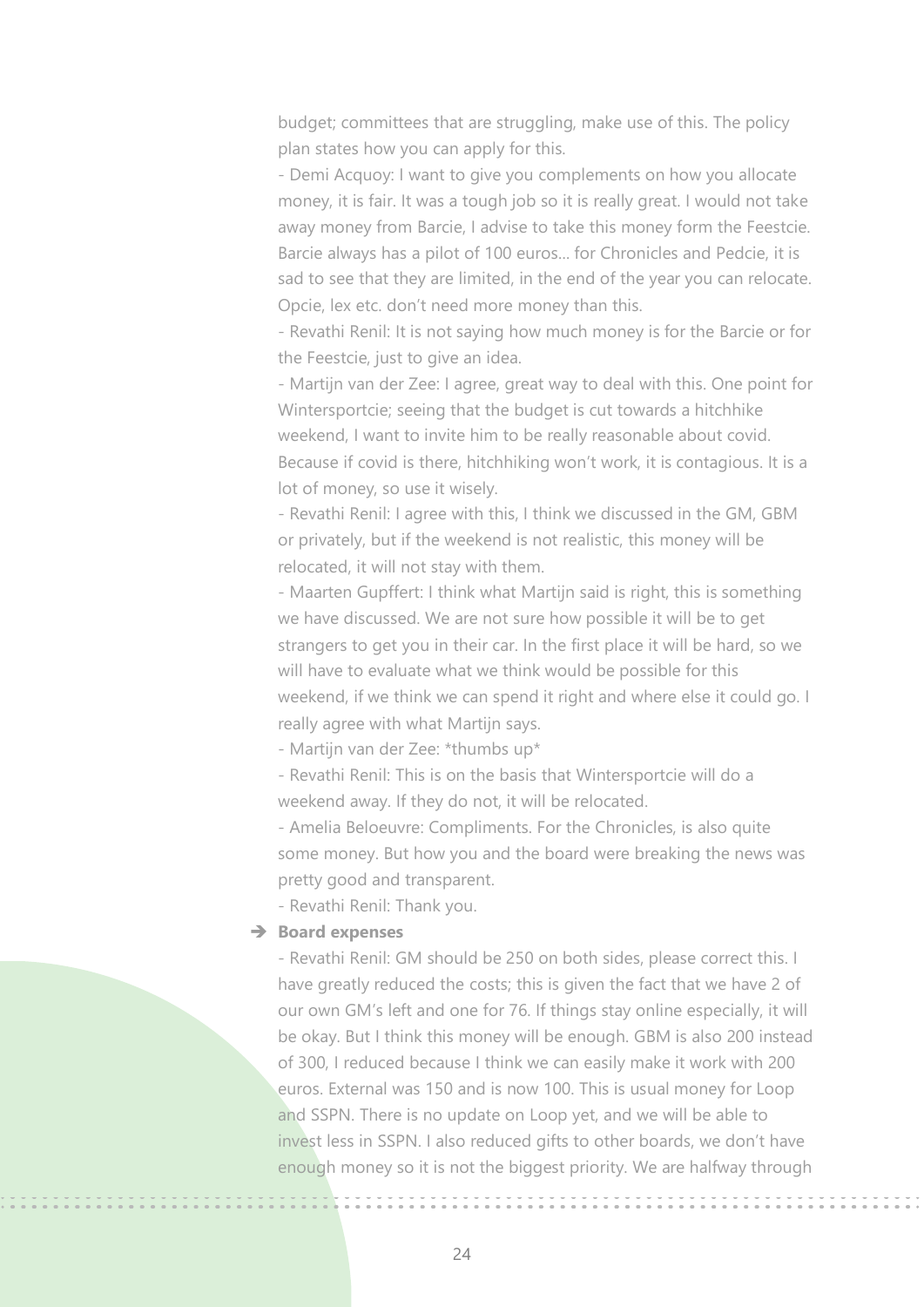our year and have not been able to go to CoBos. Board reimbursement will stay the same because we are 3 people. Porto print and home office stay the same. Fixed costs stay the same, especially if we have to fix taps etc.

- Demi Acquoy: The only question I have is how many CoBos did you have or had. Is there any clearance?

- Revathi Renil: No, a lot have been postponed until further notice. As of now we don't know anything about going to CoBos.

- Demi Acquoy: I like you giving the old board money. I wanted to add that as a reminder if Canva is successful, it should be added to fixed costs.

- Revathi Renil: Yeah, so I think it is good, when we had enough money. So, I think it depends on how much money 76 will have and for them to decide.

- Selin Elcheik: We have a CoBo that we will go to in March, VIB said they are hoping on having their CoBo then. We got old the old MFVU lustrum CoBo McDonald's. They had given us McDonald's at our CoBo. We had a deal to give them that back.

- Martijn van der Zee: about SSPN, most associations just use you and profit from it. In the end only a few associations did work. Don't be afraid to be that person/association this year that cuts costs for SSPN. Other associations will do it.

- Demi Acquoy: I completely disagree with Martijn about this, VSPVU is the chair of SSPN. If it does not work, change the functions. As chair we have the obligation to make it work.

- Martijn van der Zee: I also advise not to be chair this year.

#### ➔ **Investments**

- Revathi Renil: There should be an asterisk next to Canva. I was very optimistic about the room in the beginning of the year. Website, I will keep it at 340 now, in case we want to change something small. But if later in the year it is not the case, I will relocate this money. Merchandise I will change to 1290. I was so excited about our merchandise, and hopefully it will still be kind of cool but not as expensive of an investment. I did want to keep it a little bit higher because it is lustrum year. But I think it is a fair realistic amount to have. Miscellaneous investments is a post to keep in case we want to change something. Like I said, for member initiative budgets, I made it a 100 as opposed to 175. I still think it is fun to have a fun event, seeing as how Sjoerd his events have been, he has profited from it. Maybe this year someone can battle Sjoerd. So yeah, I think it would be fine with just 100 euros for this. Canva should be closed, no further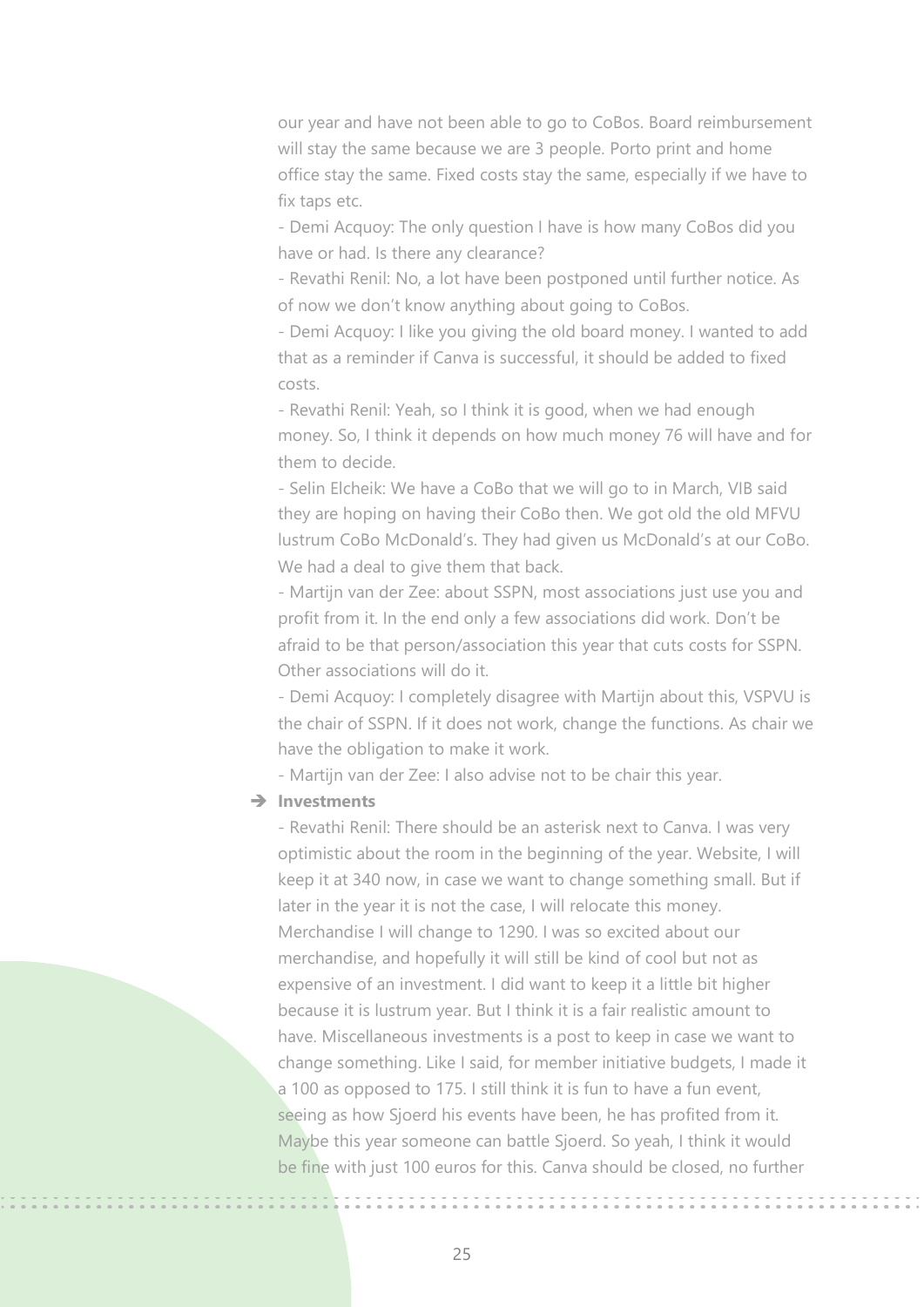expenses on this, I overspent 9 cents.

- Demi Acquoy: Transaction costs, you are still using PayPal right? Is it doable with this amount of transaction costs?

- Revathi Renil: It should be, we are less than halfway through it and halfway through our year.

- Demi Acquoy: We will see it in March. The update on promotion is not correct in the previous years. You did not spend any money on posters?

- Revathi Renil: I put them in mini events, but that is wrong.

- Demi Acquoy: Are you going to be doing fun additional promo about lustrum stickers?

- Revathi Renil: it is something we are working on.

- Demi Acquoy: I find miscellaneous investments a bit too high, so I would decrease to 200 and give 40 euros back to committees. But that is me, it is always a bit of a vague post. Committees can really use it. Sjoerd has a new idea, right? Pretty sure he will come to you. - Revathi Renil: Okay, we also have been in contact about the pin machines, so I hope the Zettle use will decrease with the pin machine being fixed. I get you on the point of miscellaneous investments. There is a lot of money there that can be relocated, but it is something that I think will be one of the first posts to be relocated. I just want to keep it in there in case we will need it.

- Demi Acquoy: Maybe discuss it in the break.

- Martijn van der Zee: Do you have any current investments that you are thinking about to explain the money on the post.

- Revathi Renil: We have one that we will not expose, there are some ideas from the first GM, we were thinking of a cheap couch from Marktplaats. People have claimed to fix the vacuum cleaner, but it is not fixed. We might buy a cheap vacuum cleaner.

- Martijn van der Zee: Then I advise you to either lower one or both of those posts (VSPVU room, miscellaneous investments or both).

- Revathi Renil: I will consider this in the room.
- Andrew de Ruiter: Don't cheap out for a vacuum cleaner.
- Revathi Renil: Yeah not cheap out, but not expensive either.

# ➔ **Active Member Rewards**

- Revathi Renil: Our chairs deserve a nice GBM outing. BOTC winning committee deserves a good price. We made it a bit more expensive, but reduced it to 50 euros again. Committee 10, now we have 79 active members. We don't necessarily think we will get a new active member, so I have kept it at 790. Active member clothing, not a big investment to be made at this point. Extra rewards, we think we can still get some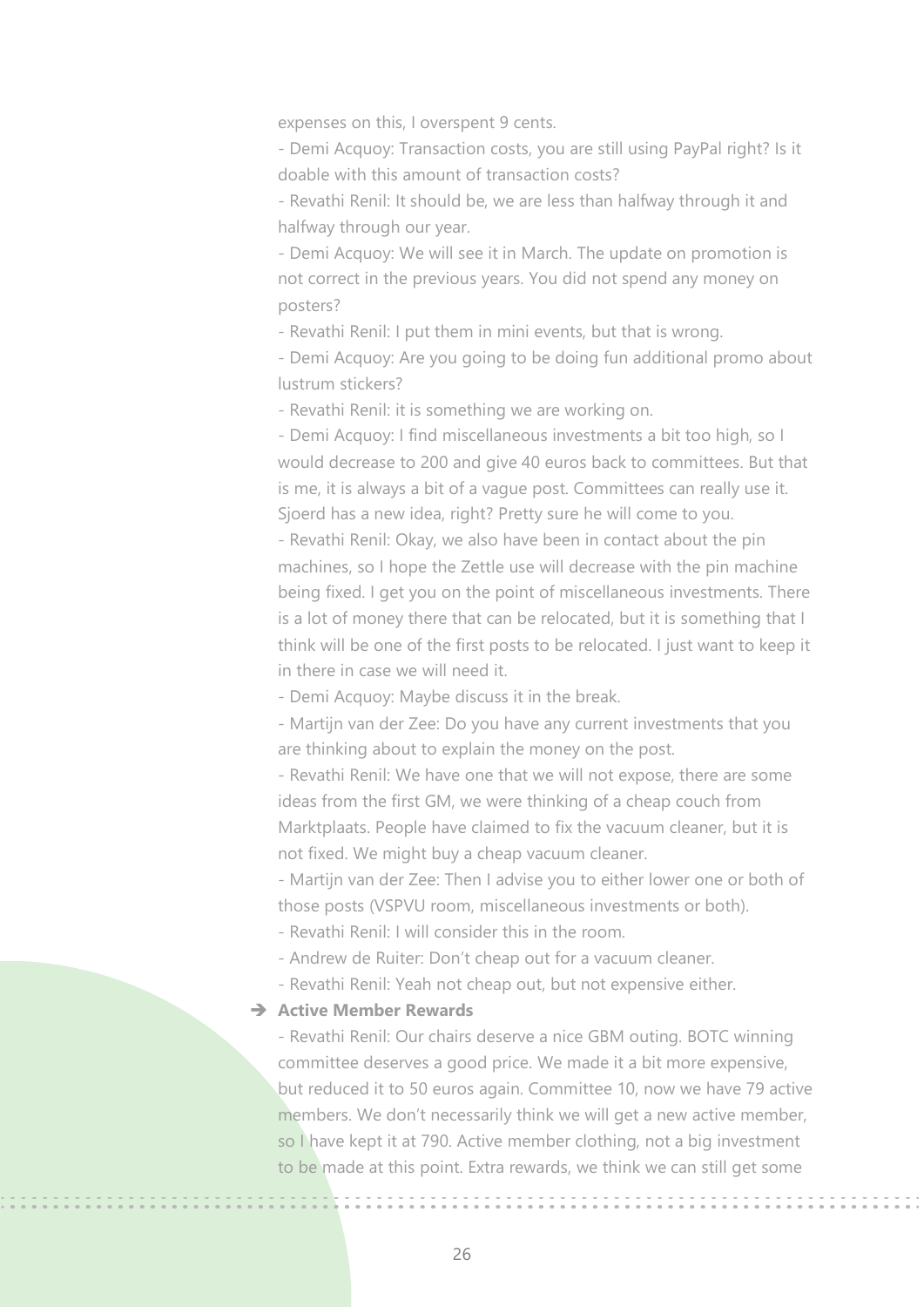nice presents with this.

- Demi Acquoy: Are you also in the committee 10?
- Revathi Renil: Yes.
- Demi Acquoy: Yes.
- ➔ **Totals**

Revathi Renil presents the totals.

#### ➔ **Questions and Comments**

Revathi: I appreciate your guys' feedback, attention etc. Please new members state your comments, the oldies might be a bit intimidating, but your events are being affected, it is still your GM. I also did not know a lot of stuff as well in my first year.

- Dylan Ingelse: What is SSPN?

- Selin Elcheik: It is a collective of all psychology associations in the Netherlands, like VSPVU, from UVA, Tilburg etc. They join together to organize a big event. But that association is also an association in itself, so it also has a chair, secretary etc.

- Melissa Sier: Financial statement, money for the committees. I know you have to cut from everyone's budget. But we are getting cut more than other committees.

- Revathi Renil: Yeah, the Chronicles is also getting less. The reason Illusie is getting less is because of how much is being given by faculty, such as Opcie for career days. No one is going to take away your money from faculty, other committees only get money from VSPVU. Illusie originally does not get money from VSPVU but this year they do. We got money from Wintersportcie to be able to do this.

#### **9.** Voting

- Revathi: I have some bad news. Upon looking at the budget, it seems we made the same mistake as 74, we thought we had 4500 plus sponsorship from Athena. This means if we make under 4500, we will still get that amount. Corona will lead to 3500 instead of 4500. The 6000 euros in the budget is not correct, we propose an emergency GM for just the budget, it will not be like a regular GM, the only thing that will be presented is this proposed budget. This means that we will not be voting on a budget today. So yeah, that is the money update. We will not be voting on the budget today and will be working on a new GM. I am working really hard to have a new one ready.

- Demi Acquoy: Is March not soon enough for the emergency? Leave it like this, you can then also figure out yearly contribution.

- Revathi Renil: We do not know if that is soon enough since we are still on hold for things like merchandise and active member clothing. This is a huge learning point and will try to make sure that 76 does not fall in the same mistake.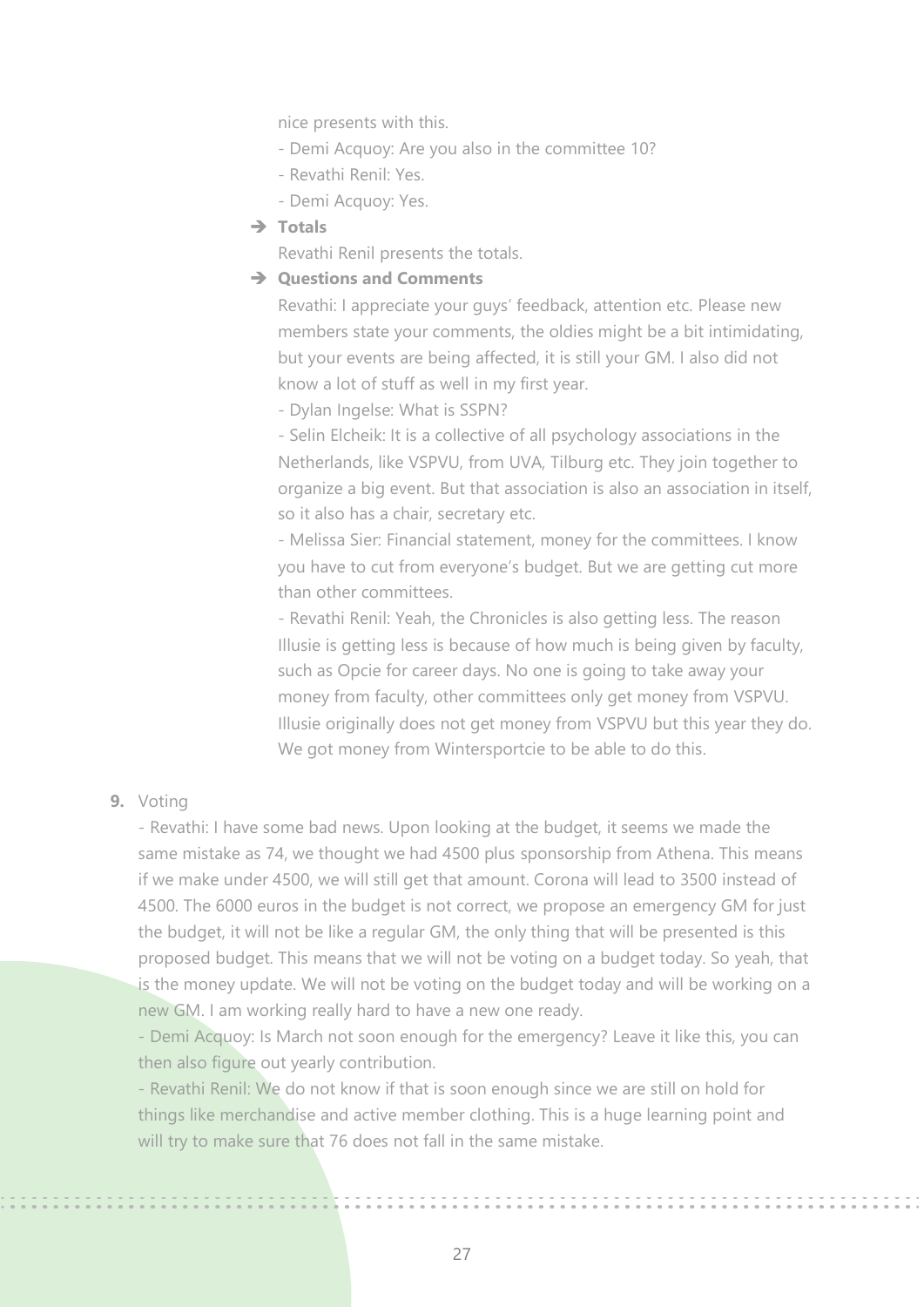## **10. Committees**

# **a) Actie**

- Revathi Renil: They are doing really great, super on time with all their ideas, tasks etc. Really fun and exciting committee. Their first event was really successful and a lot of people had fun. It was sold out pretty soon. They are working hard on their next event which will be after the ski trip. We really hope to see you guys there.

# **b) Balie**

Shannon: The book sales are not going to great, same with the summary sales, but the shifts are still on. I feel like a lot of people just get their summaries online. We are having an issue with the pin machine at the book store Balie, so we can't be at our usual Balie counter. We hope to have this fixed soon! I am in contact with my contact person of the Book store about this.

- Iris Doodeman: Push the bookstore, we are now being pushed to their checkout systems again. They promised me in December 2020 they would fix the problems. - Shannon: Yes, I am on it. The contact person has promised me that he would take action.

- Iris Doodeman: We have an agreement with the bookstore, don't let them push you over.

# **c) Barcie/Feestcie**

- Selin Elcheik: The comm had a really nice start with the first Barcie being able to take place in the room. Some of you guys were there, hope you had fun. The second one was cancelled because it was supposed to take place tomorrow. Right now, they are busy planning the Gala which will take place in the Lustrum week. As more things are confirmed, they will continue with the introduction week party.

- Quinten MacDonald: when is the Lustrum week?

- Selin Elcheik: 4-8 April. All these dates can be found on the year schedule on the website.

# **d) Chronicles**

- Revathi Renil: The committee is very effective and they are working really hard on the year book. I am excited for you to see what they will do with the yearbook! - Amelia Beloeuvre: Woo!

# **e) Congrescie**

- Revathi Renil: This committee is performing super effective work; they are on a really good schedule. They chose their theme and are now thinking of themes under their umbrella theme. They have 2 hosts that are confirmed. They have some difficulty with lecturers since they get their sched later in the year. They have 2 confirmed speakers and are in contact with possible sponsors.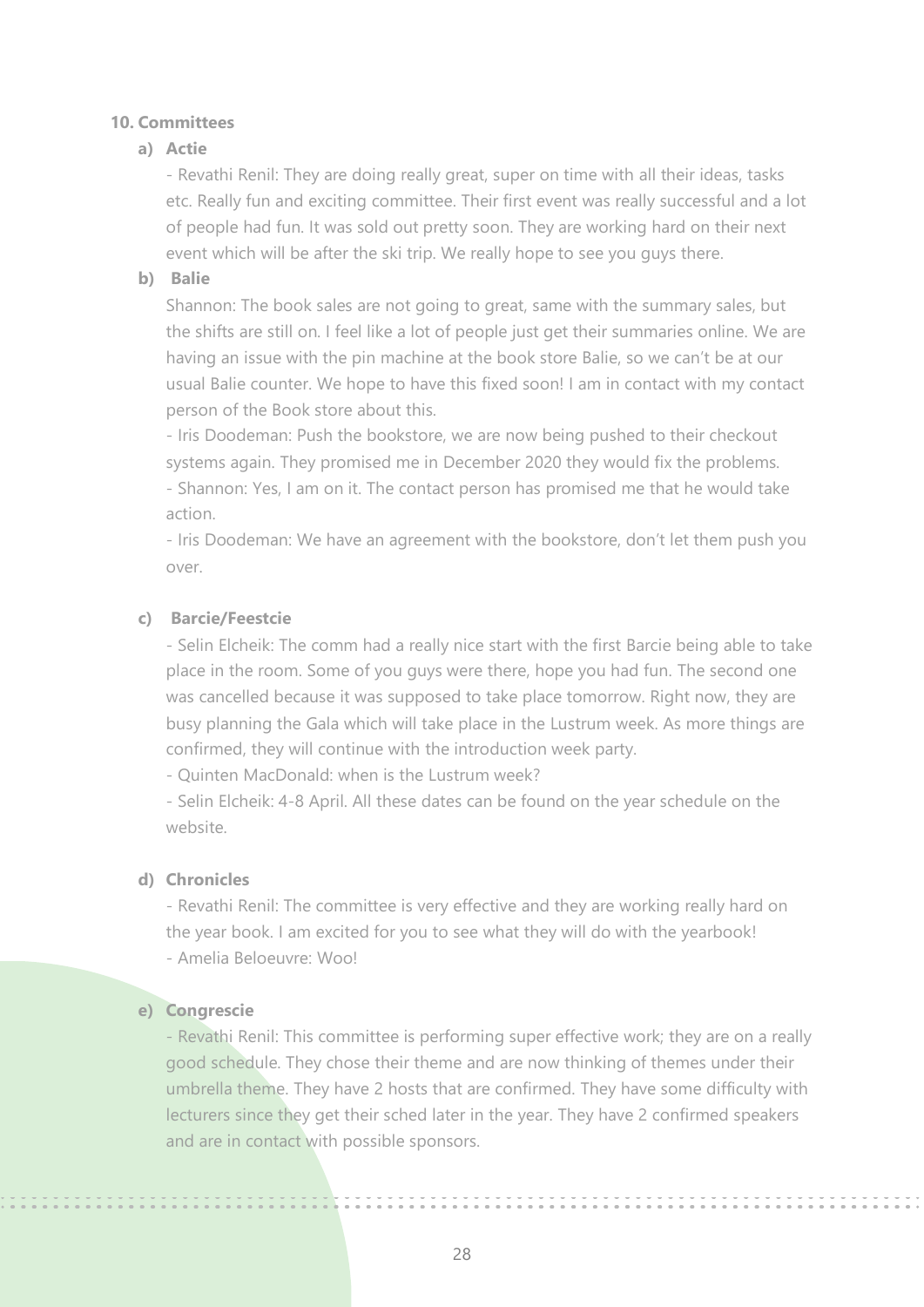# **f) Illusie**

- Selin Elcheik: The Illusie is currently working on the mentor selections, promotion went out yesterday, they are very busy planning the day, have had their theme set for a while now. It is fairytales. They will follow this theme throughout. They have been working very hard. They are getting along really well as a committee. They are enthusiastic and are busy with mentor planning.

## **g) Lucie**

- Shannon Fredison: The Lucie is doing good! They are currently busy planning their first event: the lustrum theme reveal event and aside from that are working hard on planning the Lustrum week itself.

- Isa Witteman: Goo Lucie!

## **h) Lex/Opcie**

- Shannon Fredison: The Lex/Opcie had their first event in December and it sold out! They are now planning their second event which will be in February, so excited about that!

## **i) Pedcie**

- Shannon Fredison: The Pedcie consist of 3 members! They are working hard and planning on still having their first event go through on the planned date. They have some nice ideas already.

#### **j) Wintersportcie**

- Selin Elcheik: Details were posted, they are busy discussing the borrel, they are having some troubles with sponsors from before, not sponsoring students anymore. Now they are busy brainstorming about the hitchhike weekend, while also discussing covid concerns.

- Maarten Gupffert: Hell yeah!

- Demi Acquoy: How useful do you find this yourself in the GM?

- Selin Elcheik: We are seeing this meeting how it is, for ourselves not that useful, mostly for nonactive members to know more, like other members, more interested in the VSPVU, but most people who attend GM's are active members anyways.

- Revathi Renil: This is all stuff that we know, but I think it is a nice reflection point. I think on that level it is a nice little check-in point. One of the things we wanted to do was increase transparency.

- Shannon Fredison: I agree.

- Demi Acquoy: I really like the Pedcie update, but a lot of the piece of text is they are doing great etc. Can it be more transparent? Be a bit more in depth. Highlight big changes in committees. Now at the end I don't know if people are still listening.

- Selin Elcheik: Yeah, I get that, however the reason is also we stated we would keep it broad because of confidentiality issues. In a GBM things like this are discussed more,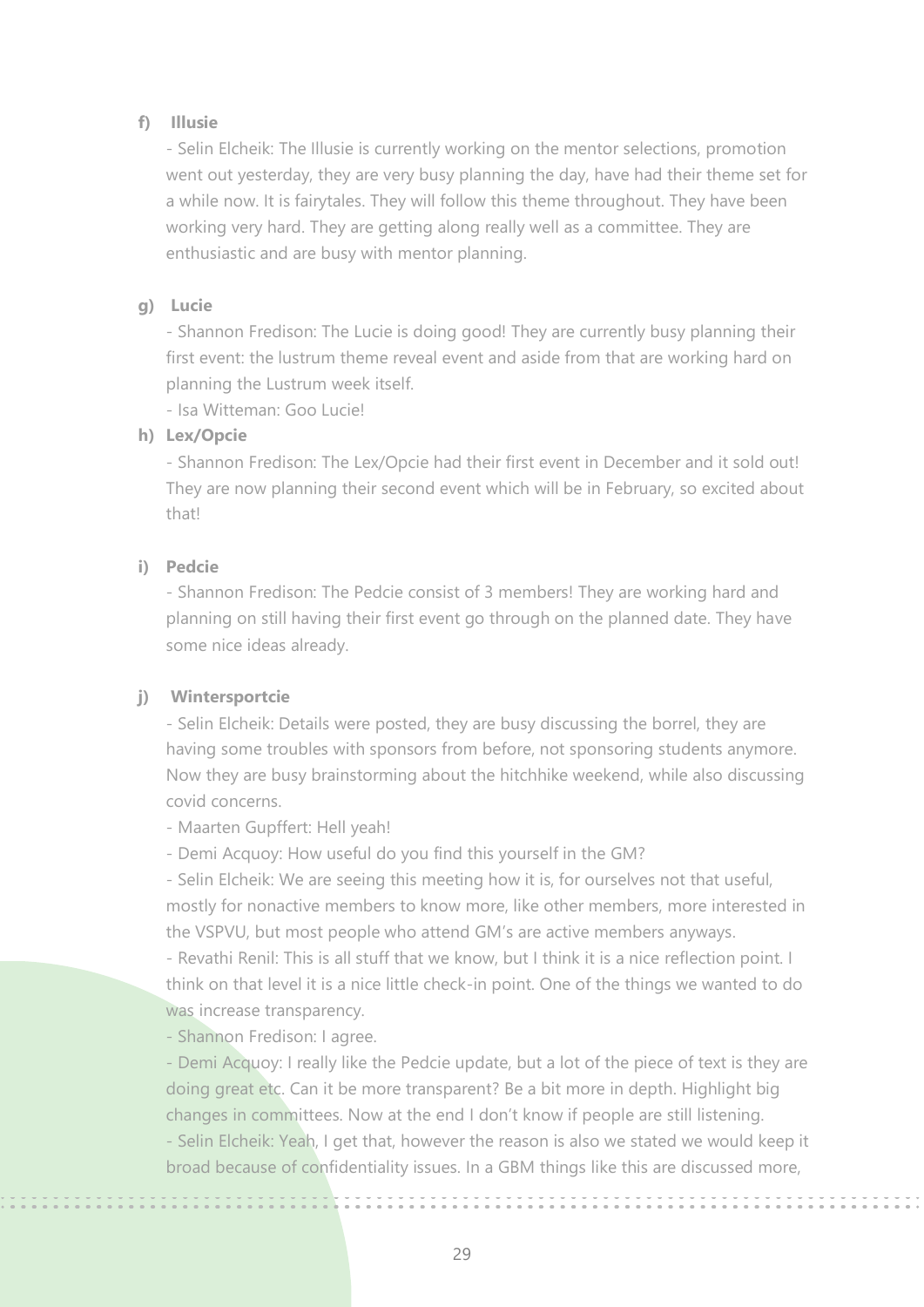we don't think private things should be discussed in a GM.

- Martijn van der Zee: Like I said last GM, if you are going to do it, I advise you as a board also to do this like in a GBM. I was quite surprised not to see you guys doing it. Next time, add board in there too.

- Selin Elcheik: Yeah, good point it would be nice.
- Quinten MacDonald: Do non-active members know that they can join?
- Selin Elcheik: Yes.

## **11.** Corona Update

Selin Elcheik presents the Corona update.

- Andrew de Ruiter: So, based on the information on the screen, committee meetings cannot take place on campus?

- Selin Elcheik: No, I mean no social meetups. Committee meetings are allowed.

Pedcie, Lex/Opcie and Congrescie are allowed since they are educational events.

- Martijn van der Zee: Have you checked previous corona documents?
- Selin Elcheik: That is what we are following now with the 8 +2 people in the room.

- Martijn van der Zee: Then this is pretty shallow, you could have mentioned alcohol as well.

- Selin Elcheik: There was nothing stated by the VU regarding corona, but VU does not allow serving alcohol.

- Martijn van der Zee: Revise those documents and upload them on the website. Also, on Instagram. And keeping on the masks.

- Revathi Renil: We will be updating it…now the VU has not told us that we can have 8 people in the room, we are stating by our own rules. In our plan it states we follow our own things.

- Martijn van der Zee: You can keep changing it.

- Revathi Renil: Would it not make sense to keep what we have now?

- Martijn van der Zee: You can say you, officially our room is a horeca instelling, we are open and we are supposed to be closed, so I do advise you to update the document because we are weird.

## **12. Idea Box**

- ~ Bully the Board by Amelia.
- Selin: People are already doing this.
- ~ Midget mini event
- An event in which short people in the association.
- ~ Mimosa or champagne tasting
- Selin: Idea for Sjoerd.
- ~ King's day with 75 and Willie
- ~ Biertjes rennen

------------------

 $\sim$  Return of the titans borrel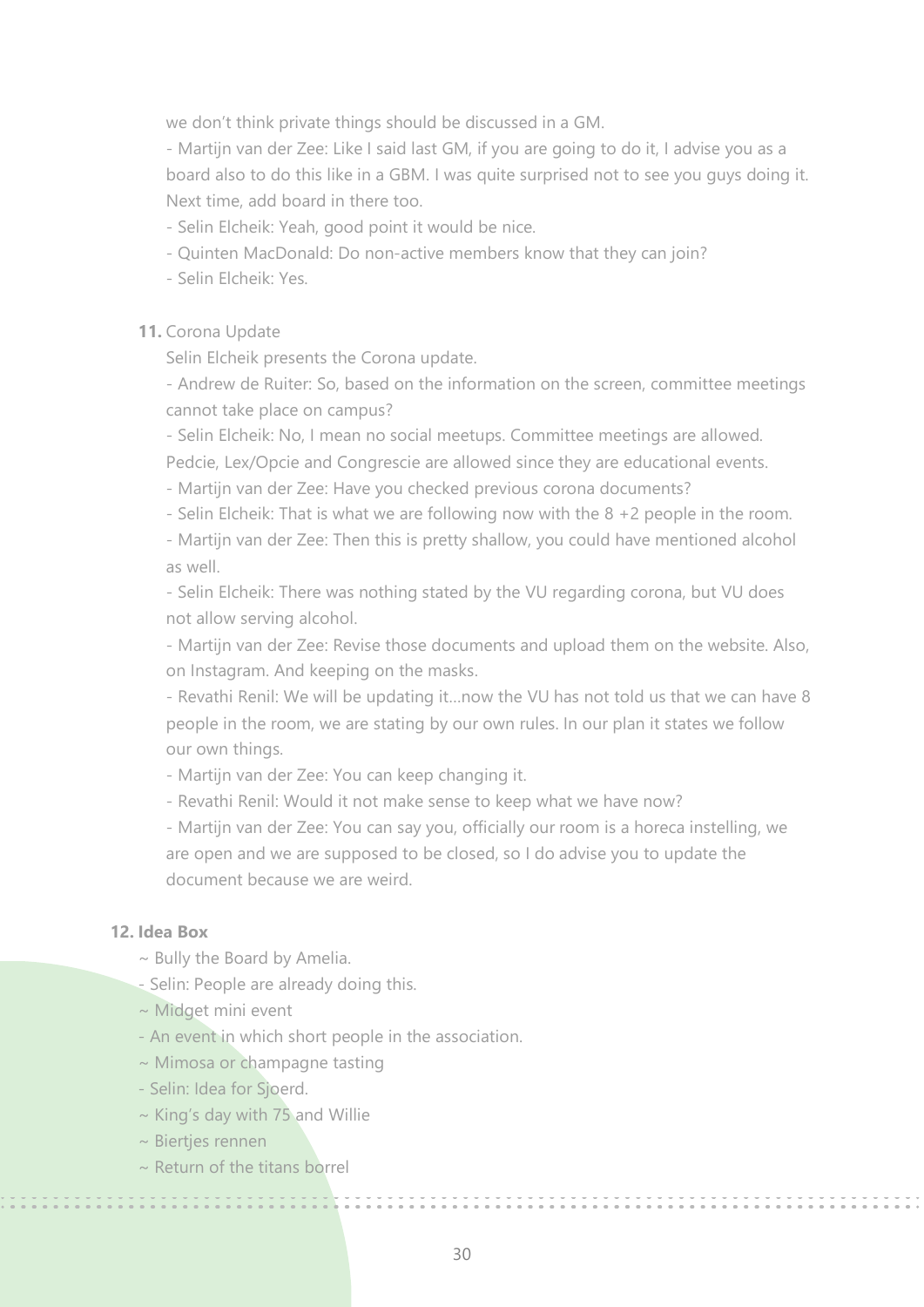$\sim$  Lustrum time capsule

- Lotta: Ice the people who would find the time capsule.

#### **13. Important Dates:**

- a. 16th of February: Mini Event #4: Valentine's Day
- b. 23<sup>rd</sup> of February: General Board Meeting #5
- c. 2<sup>nd</sup> of March: General Meeting #3
- d. 14th of April: Mini Event #5: Easter
- e. 26<sup>th</sup> of April: Mini Event #6: King's Day
- f.  $6^{th} 8$
- Active Member Weekend
- g. 15th of June: General Meeting #4
	- Martijn van der Zee: Why King's Day and not kings night?
	- Selin Elcheik: Will change it.
	- Iris Doodeman: Add candidate board stuff.

- Selin Elcheik: Those days are not confirmed, but more info will follow shortly, will be added.

- Andrew de Ruiter: Mini events 4, 5 and 6. I can only remember one.

- Selin Elcheik: The first one was meet the committees, the second was Special tostis, and we wanted to do a movie night.

- Andrew de Ruiter: Also add study sessions.

- Selin Elcheik: Will add it next time.

# **14. A.O.B.**

- Andrew de Ruiter: Throughout the year maybe I heard stuff needing to be updated. Look at the site overall, documents might be missing. The news area is also not being updated since June. Check those first before checking Genko and what you would like to change.

- Selin Elcheik: I have been especially checking documents because sometimes it is hard to be located. I think we all have way more hang of it now and will look into it.

- Demi Acquoy: How do you think board life is going, do you have fun, are there stuff you are struggling with?

- Selin Elcheik: I will start then: to be honest, I think 74 warned us quite a bit about workload so we weren't as blind sighted, but things did seem easier before stating. But we did come to find out that being with 3 is really hard to delegate the core functions that are missing. It has been a bit difficult. Not everyone has specific set tasks. The amount of hours being put into board, I don't think people understand until they are in board. It is a full-time board. People really do not understand. Sometimes you are expected to be at the exposal to be everywhere, it is difficult to plan personal life, but now I have a bit more a hang of things. January is where things are starting to make sense, and then we have to start looking for a new board. But being at events and hanging out with people makes is worth it. Having to deal with a lot of board work. Going to a committee meetings does not feel like a board task. That is how I feel. It is a lot, but